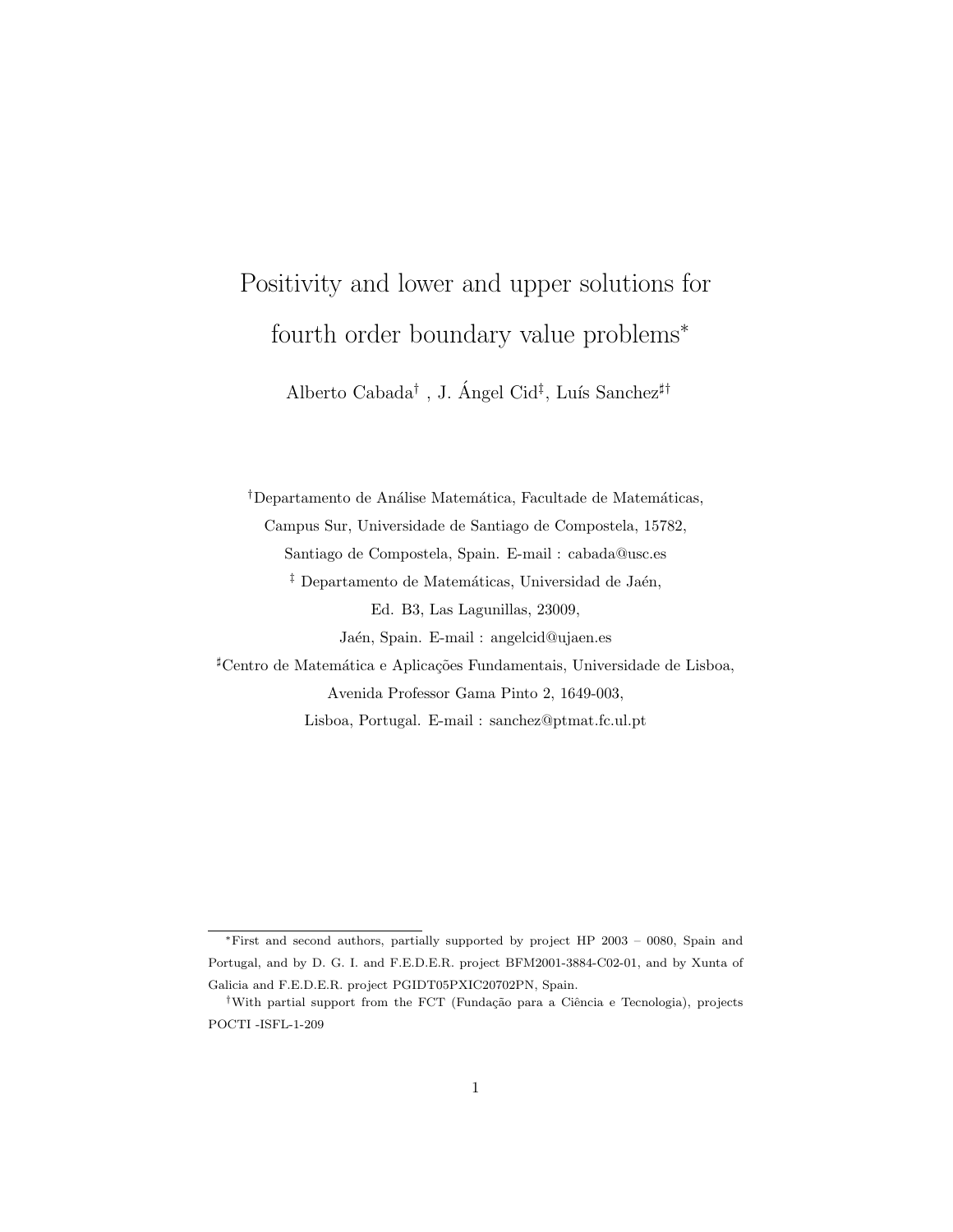#### Abstract

This paper is devoted to the study the boundary value problem

$$
\begin{cases} u^{(4)}(t) = f(t, u(t)) & \text{for all } t \in I = [0, 1], \\ u(0) = u(1) = u''(0) = u''(1) = 0. \end{cases}
$$

We prove the existence of at least one, two or three solutions in the presence of a pair of, not necessarily ordered, lower and upper solutions.

The proof follows from maximum principles related with the operator  $u^{(4)}$  + Mu and Amann's three solutions theorem.

Keywords. Upper and lower solutions, fourth order maximum principles, multiple solutions.

2000 Mathematics Subject Classification. 34B15, 34B27.

#### 1 Introduction

The aim of this paper is to explore the method of lower and upper solutions in order to give some existence and multiplicity results for equations of the form

$$
u^{(4)}(t) = f(t, u(t)) \quad \text{for all } t \in I := [0, 1], \tag{1.1}
$$

with the boundary conditions

$$
u(0) = u(1) = u''(0) = u''(1) = 0.
$$
\n(1.2)

Such boundary value problems appear, as it is well known [12], in the theory of hinged beams.

The method of lower and upper solutions is a powerful tool used in Nonlinear Analysis to prove the existence, localization and approximation of solutions for a great variety of boundary value problems.

Roughly speaking, for some kind of second order boundary value problems it is well-known that the existence of a lower solution,  $\alpha$ , and an upper solution, β, which are well ordered, that is,  $\alpha \leq \beta$ , implies the existence of a solution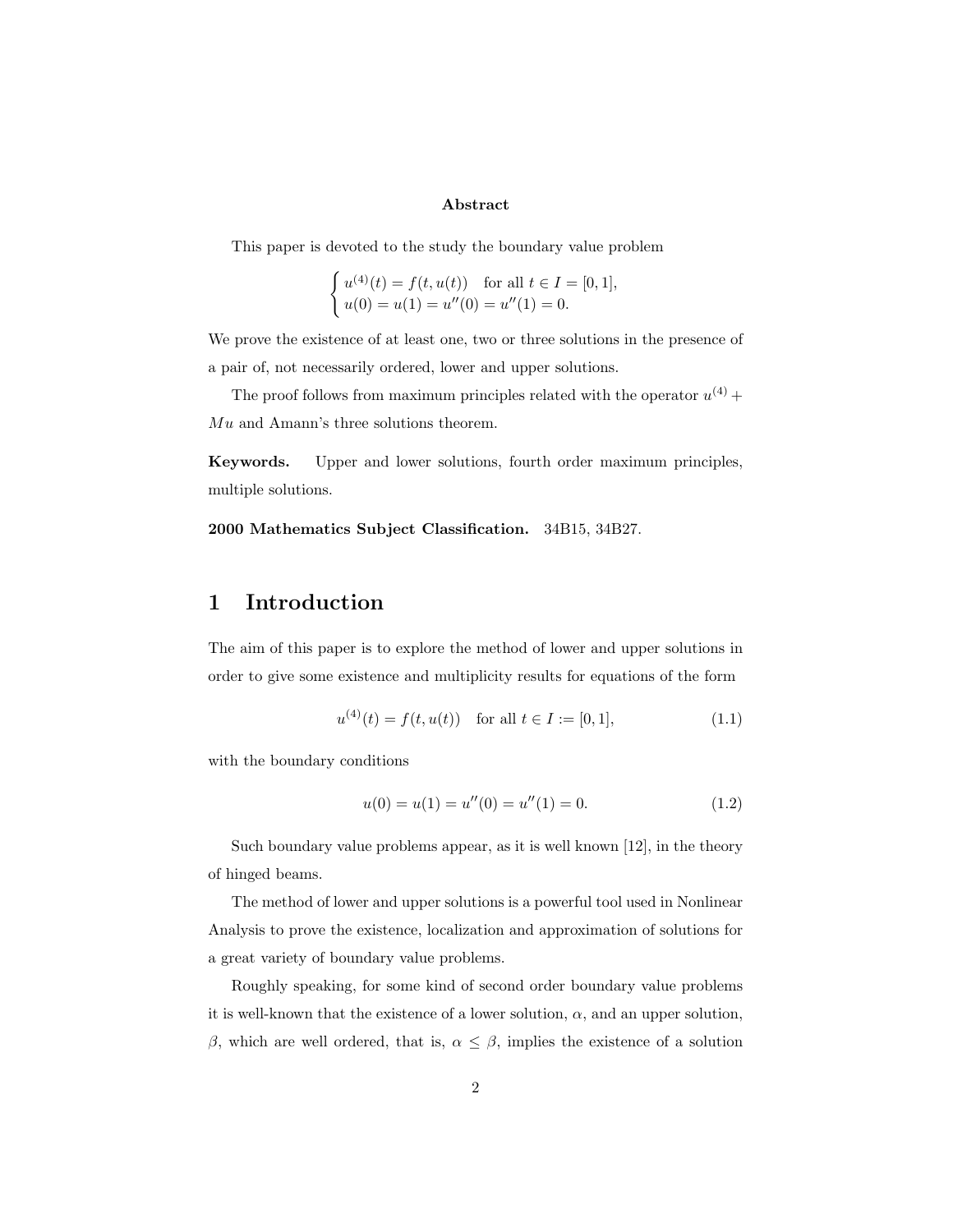between them (see [6]). In the recent papers [7, 8, 9] it is shown that also in the presence of nonordered,  $\alpha \nleq \beta$ , lower and upper solutions it is possible to obtain the existence of a solution in the set

$$
S = \{ u \in C(I) : \exists t_1, t_2 \in I, u(t_1) \ge \beta(t_1), \alpha(t_2) \ge u(t_2) \}.
$$

However the use of lower and upper solutions in boundary value problems of the fourth order, even for the simple boundary conditions  $(1.2)$ , is heavily dependent of the positiveness properties for the corresponding linear operators. Therefore we found it useful to investigate maximum principles for the operator

$$
L_M u := u^{(4)} + M u \tag{1.3}
$$

with the boundary conditions  $(1.2)$  and to apply them in a systematic way to obtain existence theorems in presence of lower and upper solutions allowing the case where they are not ordered.

The boundary value problem  $L_M u = h$  with (1.2) describes the bending of a beam which is attached to an elastic support; u denotes the deviation of the beam under the continuous load function  $h$ , and  $M$  is an elasticity constant (see  $[12]$ .

Maximum principles for operators  $u^{(4)}$  and  $u^{(4)} + g(x)u''' + h(x)u''$  with the boundary conditions

$$
u'(0) \ge 0, \ u'(1) \le 0,
$$

were given in [5, 10], respectively. On the other hand operator (1.3) with periodic boundary conditions was studied in [4]. However less attention seems to be paid to problem  $(1.3)-(1.2)$ . In [12] the values of M for which  $(1.3)-(1.2)$  is inversepositive are characterized. We do a more detailed analysis showing also a range of values of M for which  $(1.3)-(1.2)$  is inverse-negative and we also study  $(1.3)$ with the non homogeneous boundary conditions

$$
u(0) = a, u(1) = b, u''(0) = c, u''(1) = d,
$$

which shall allow us to consider a wider set of lower and upper solutions. These properties of fourth order linear operators are collected in section 2.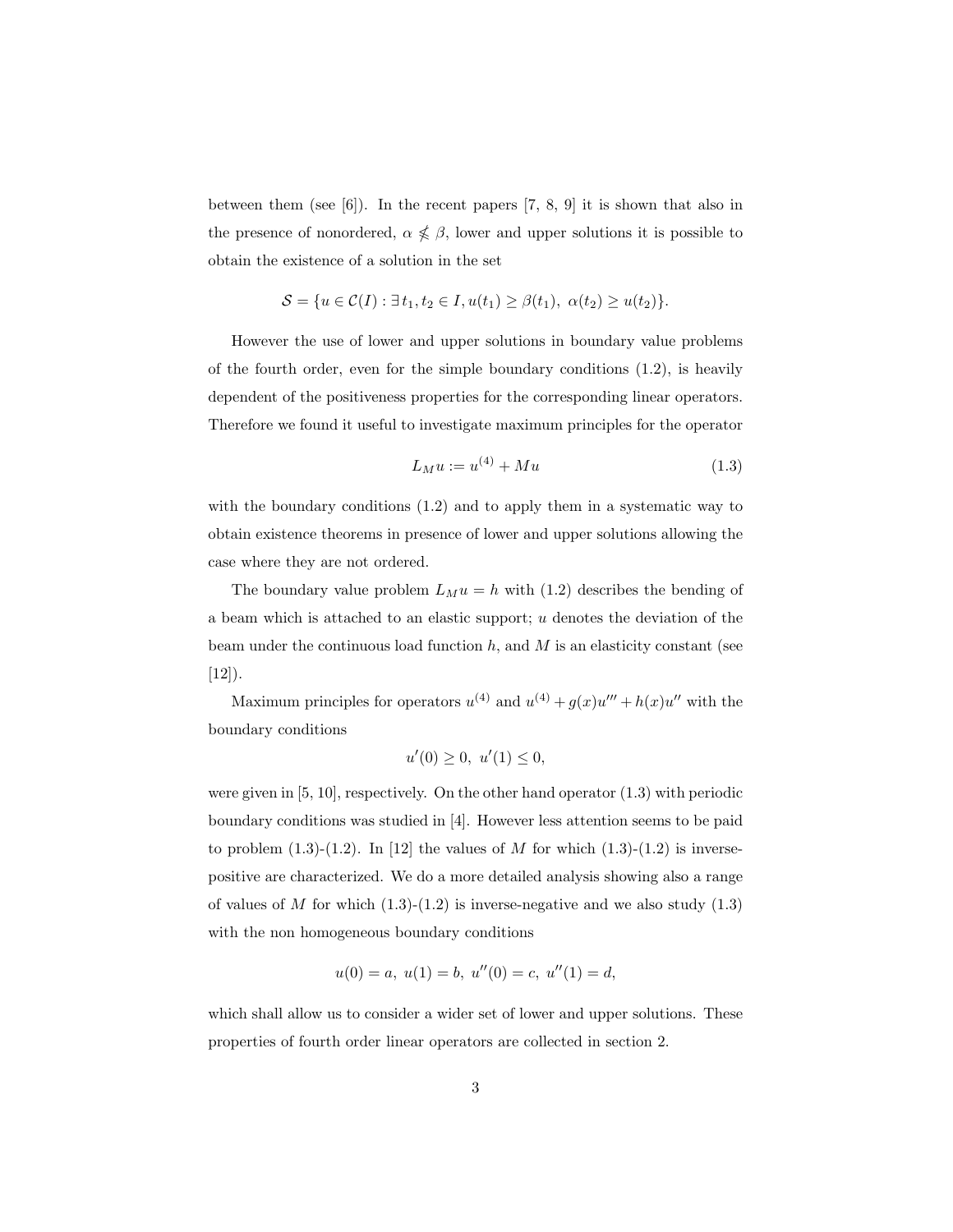Although these maximum principles seem interesting in themselves, our main purpose is achieved in section 3, where we apply them to prove the existence and multiplicity of solutions for the nonlinear fourth order boundary value problem  $(1.1) - (1.2)$ , in the presence of nonordered lower and upper solutions.

In our work we shall use the following special case of the "three solutions theorem" due to H. Amman [1, Corollary of Theorem 2].

THEOREM  $1.1$  Let  $X$  be a closed, bounded, convex subset of a Banach space and let  $X_1, X_2$  be disjoint, closed, convex subsets of X. Let  $T: X \to X$  be a completely continuous and suppose there exist open subsets  $O_1$ ,  $O_2$  of X with  $O_i \subset X_i$ ,  $i = 1, 2$ . Moreover suppose that  $T(X_i) \subset X_i$  and that T has no fixed points on  $X_i \setminus O_i$ ,  $i = 1, 2$ . Then T has at least three distinct fixed points x,  $x_1, x_2 \text{ with } x_i \in X_i, i = 1, 2, \text{ and } x \in X \setminus (X_1 \bigcup X_2).$ 

In the sequel we denote by  $I = [0, 1]$  and use the following notation: for all  $u, v \in \mathcal{C}([a, b])$  given, the symbol  $u \nleq v$  means that there exists  $t_0 \in [a, b]$  such that  $u(t_0) > v(t_0)$ , and the symbol  $u \leq v$  means that  $u(t) \leq v(t)$  for all  $t \in [a, b]$ and there exists  $t_0 \in [a, b]$  such that  $u(t_0) < v(t_0)$ .

### 2 Maximum principles for the operator  $u^{(4)} + Mu$

Consider the boundary value problem

$$
\begin{cases}\n u^{(4)}(t) + Mu(t) = h(t), \text{ for all } t \in I, \\
 u(0) = u(1) = u''(0) = u''(1) = 0.\n\end{cases}
$$
\n(2.1)

Let  $B \subset C^4(I)$  and define the operator  $L_M : B \to C(I)$  given by

$$
[L_M u](t) := u^{(4)}(t) + M u(t)
$$
 for all  $t \in I$ .

We say that  $L_M$  is **inverse-positive** in B if

$$
u \in B
$$
,  $[L_M u](t) \ge 0$  for all  $t \in I \implies u(t) \ge 0$  for all  $t \in I$ ,

and  $L_M$  is strongly inverse-positive in B if it is inverse positive in B and

$$
u \in B
$$
,  $L_M u \geq 0$  in  $I \Longrightarrow u(t) > 0$  in  $(0, 1)$ .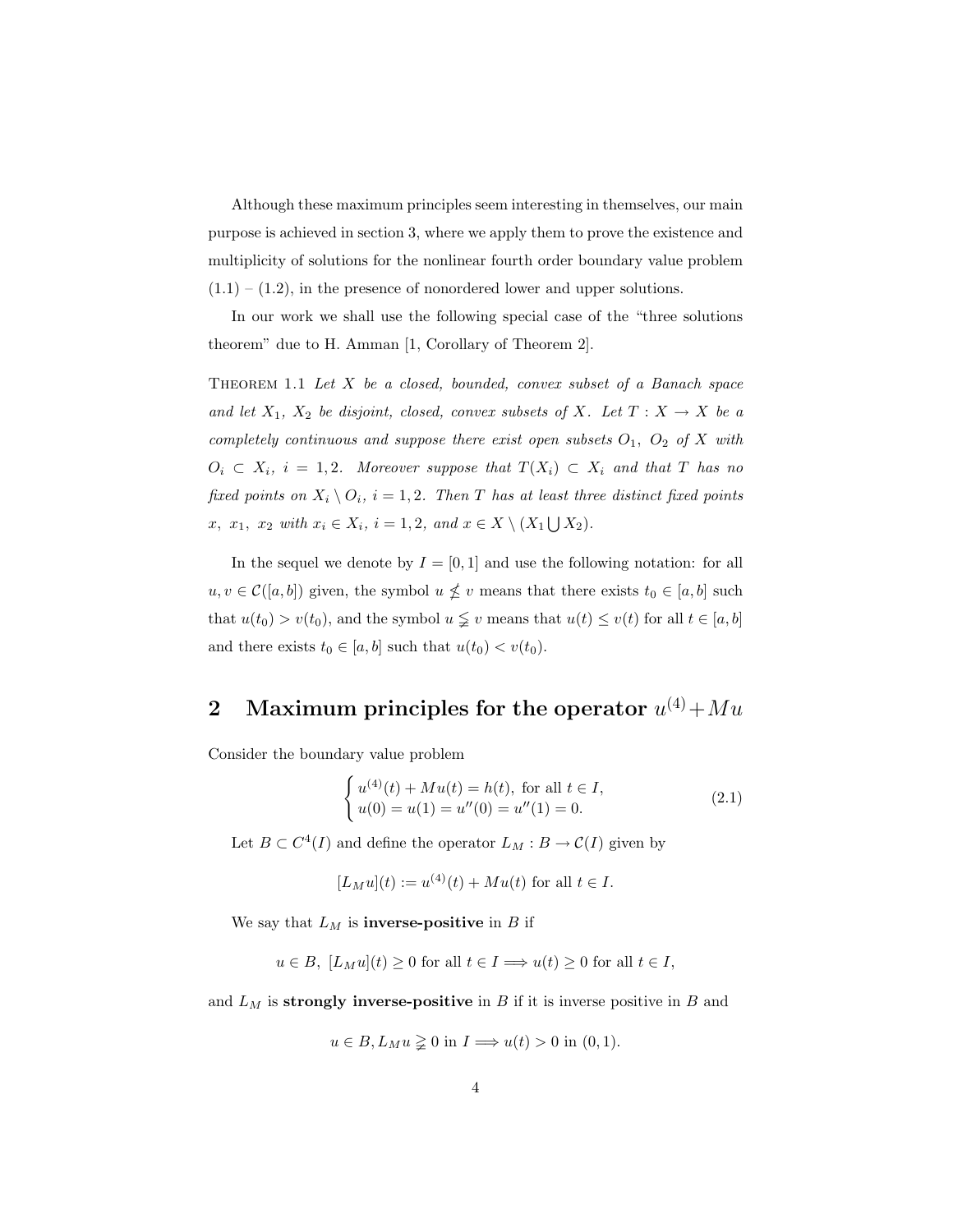

The definitions of inverse-negative and strongly inverse-negative are similar by reversing the last inequality in the corresponding definition.

In the next results we study the values of  $M \in \mathbb{R}$  for which the previous properties hold in suitable domains of Banach spaces.

PROPOSITION 2.1 Define  $W_0 = \{u \in C^4(I) : u(0) = u(1) = u''(0) = u''(1) = 0\}$ 0}. The following statements hold:

- (i)  $L_M$  is strongly inverse-positive in  $W_0 \iff -\pi^4 < M \leq c_0$ ;
- (ii)  $-\frac{c_0}{4}$  ≤  $M < -\pi^4$   $\Longrightarrow$  L<sub>M</sub> is strongly inverse-negative in W<sub>0</sub>.

Here  $c_0 = 4k_0^4 \approx 950.8843$  and  $k_0 \approx 3.9266$  is the smallest positive solution of the equation  $\tan k = \tanh k$ .

**Proof.** For part  $(i)$  see [12], Chapter 2, Section 4.1.3.

To prove (ii) we note that the computation of the Green's function leads to the expression

$$
G_m(t,s) = \begin{cases} \frac{\csc(m)\sin(m-mt)\sin(ms) - \csch(m)\sinh(m-mt)\sinh(ms)}{2m^3}, & 0 \le s \le t \le 1, \\ \frac{\csc(m)\sin(m-ms)\sin(mt) - \csch(m)\sinh(m-ms)\sinh(mt)}{2m^3}, & 0 \le t \le s \le 1, \end{cases}
$$

where  $m = \sqrt[4]{-M}$ .

We shall prove that if  $\pi < m \leq k_0$  then  $G_m(t, s) < 0$  for all  $t, s \in (0, 1)$ . From the fact that  $k_0 < 2\pi$ , we have that  $\csc(m) < 0$ , so, since the Green's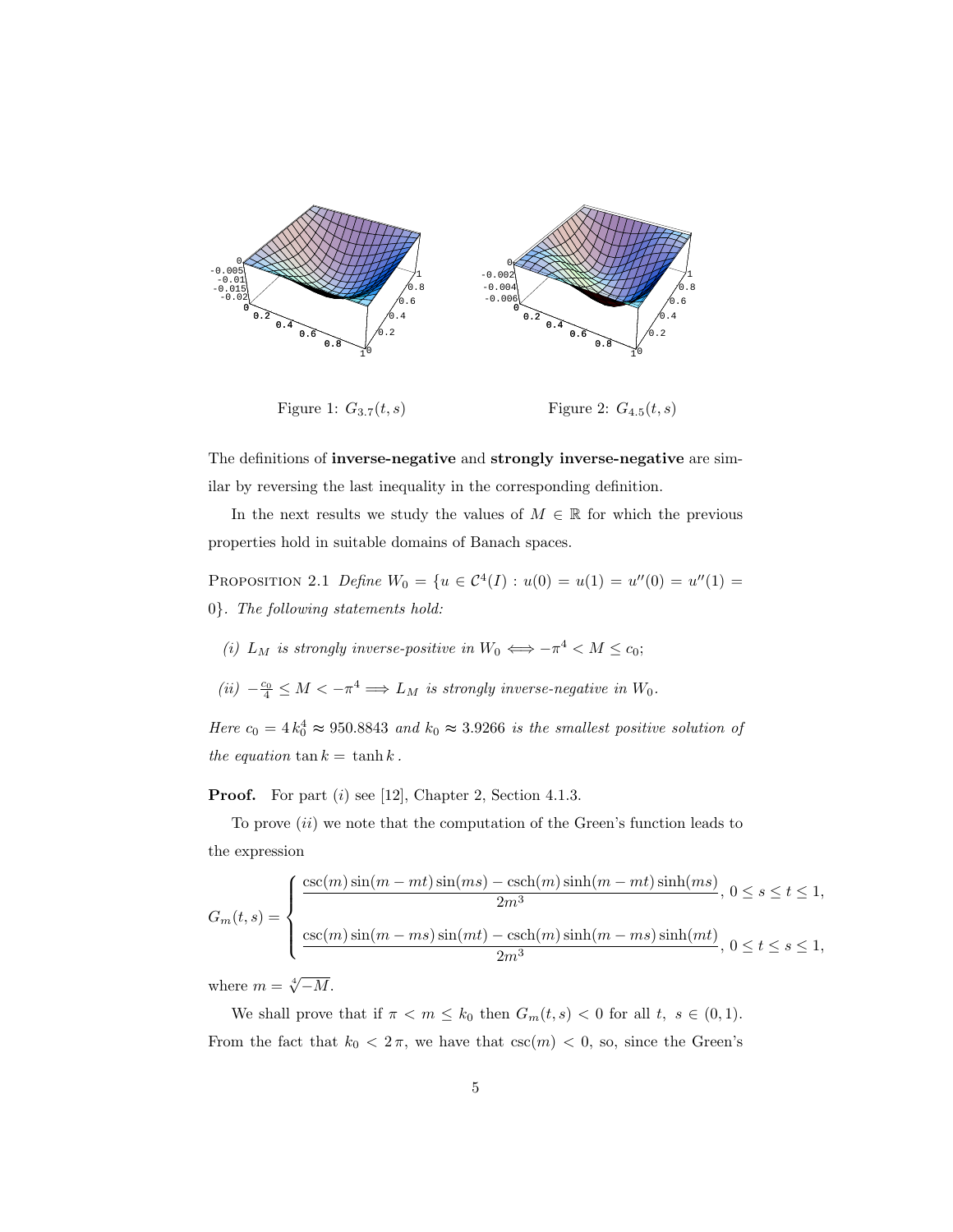function  $G_m$  is symmetric and  $sinh(m) > 0$ , we only must show that for all  $t, s \in (0,1)$ 

$$
\sin(mt)\sin(m(1-s))\sinh(m) - \sin(m)\sinh(m(1-s))\sinh(mt) > 0,
$$

which making  $\tau = 1 - s$  is equivalent to

$$
\frac{\sin(mt)\sin(m\tau)}{\sin(m)} < \frac{\sinh(mt)\sinh(m\tau)}{\sinh(m)} \quad \text{for all } t, \ \tau \in (0, 1).
$$

Clearly it suffices to consider the case  $\sin(m\tau) > 0$  and  $\sin(mt) < 0$ . Since  $\sin(x) < \sinh(x)$  for all  $x > 0$  it is enough to prove that

$$
\frac{\sin(mt)}{\sinh(mt)} > \frac{\sin(m)}{\sinh(m)} \quad \text{for all } t \in (0, 1). \tag{2.2}
$$

But this inequality follows immediately from the fact that the derivative of  $\sin(x)$  $\frac{\sin(x)}{\sinh(x)}$  is strictly negative in  $(0, k_0)$ . Therefore since  $m t < m \le k_0$  we have that  $(2.2)$  holds.

REMARK 2.1 We remark that in fact it is proven in [12] that for  $-\pi^4 < M \leq c_0$ the operator  $L_M$  is "strictly" inverse positive, meaning that,  $L_M u \geq 0$  in I implies  $u(t) > 0$  in  $(0, 1)$  and  $u'(0) > 0$  and  $u'(1) < 0$ . This might be seen also studying the sign of partial derivatives of the Green's function.

The analogous property holds for case (ii) in the previous proposition, that is, if  $\frac{-c_0}{4} \leq M < -\pi^4$  then  $L_M u \geq 0$  in I implies  $u(t) < 0$  in  $(0, 1)$ ,  $u'(0) < 0$ and  $u'(1) > 0$ . In this case we use (2.2) in the study of the sign of the partial derivatives of the Green's function.

We shall use these properties in the final theorem of the paper.

REMARK 2.2 We note that proposition 2.1 has some analogy with the corresponding results for fourth order periodic problems (see theorem 4.1 and lemma  $4.1 \text{ in } [4]$ .

In the following theorems we give some comparison principles for operator  $L_M$  with a different type of non homogeneous boundary conditions. Before doing that, we state the following lemma.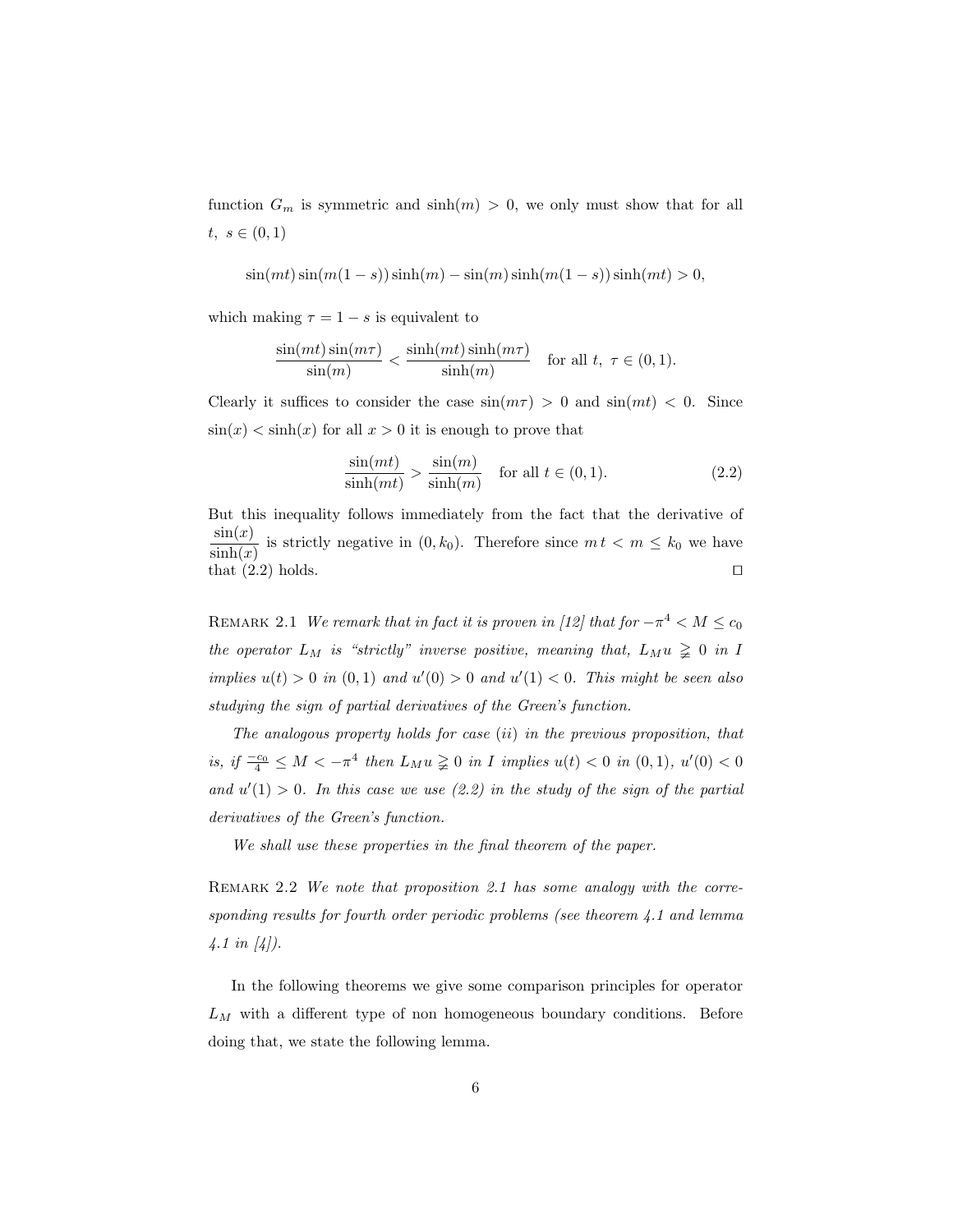LEMMA 2.1 Let h be a continuous function and a, b, c,  $d \in \mathbb{R}$  be fixed. Assume that problem  $\overline{\phantom{a}}$ 

$$
\begin{cases}\n u^{(4)}(t) + M u(t) = h(t), \text{ for all } t \in I, \\
 u(0) = a, \ u(1) = b, \ u''(0) = c, \ u''(1) = d,\n\end{cases}
$$
\n(2.3)

has only the trivial solution for  $h \equiv 0$  and  $a = b = c = d = 0$ . Then (2.3) has a unique solution given by the following expression:

$$
u(t) = \int_0^1 G_m(t,s) h(s) ds + a x_m(t) + b x_m(1-t) + c y_m(t) + d y_m(1-t),
$$
 (2.4)

where we denote  $M = \pm m^4$  (depending on the sign of M) and  $x_m$  and  $y_m$  are defined respectively as the unique solutions of the following problems

$$
\begin{cases} w^{(4)}(t) + M w(t) = 0, \text{ for all } t \in I, \\ w(0) = 1, \ w(1) = w''(0) = w''(1) = 0, \end{cases}
$$
 (2.5)

and

$$
\begin{cases} w^{(4)}(t) + M w(t) = 0, \text{ for all } t \in I, \\ w(0) = w(1) = 0, \ w''(0) = 1, \ w''(1) = 0. \end{cases}
$$
 (2.6)

In the sequel, we shall prove different maximum principles for the case  $M \geq$ 0.

THEOREM 2.1 Let  $M \geq 0$ . Then the linear operator  $L_M$  is strongly inverse positive in the space

$$
W_1 = \{ u \in C^4(I) : u(0) \ge 0, \ u(1) \ge 0, \ u''(0) = u''(1) = 0 \}
$$

if and only if  $0 \leq M \leq c_1$ , where  $c_1 = 4k_1^4 \approx 125.137$  and  $k_1 \approx 2.365$  is the smallest positive solution of the equation  $\tan k = -\tanh k$ .

**Proof.** One can verify, by explicit calculation, that function  $x_m$ , defined as the unique solution of  $(2.5)$ , is given for  $m > 0$  by

$$
x_m(t) = \frac{-\cos\left(\frac{mt}{\sqrt{2}}\right)\cosh\left(\frac{m(t-2)}{\sqrt{2}}\right) + \cos\left(\frac{m(t-2)}{\sqrt{2}}\right)\cosh\left(\frac{mt}{\sqrt{2}}\right)}{\cos\left(\sqrt{2}m\right) - \cosh\left(\sqrt{2}m\right)}\tag{2.7}
$$

and  $x_0(t) = 1 - t$ .

Claim.  $x_m \geq 0$  in  $I \iff m \in [0,$ √  $2k_1$ ].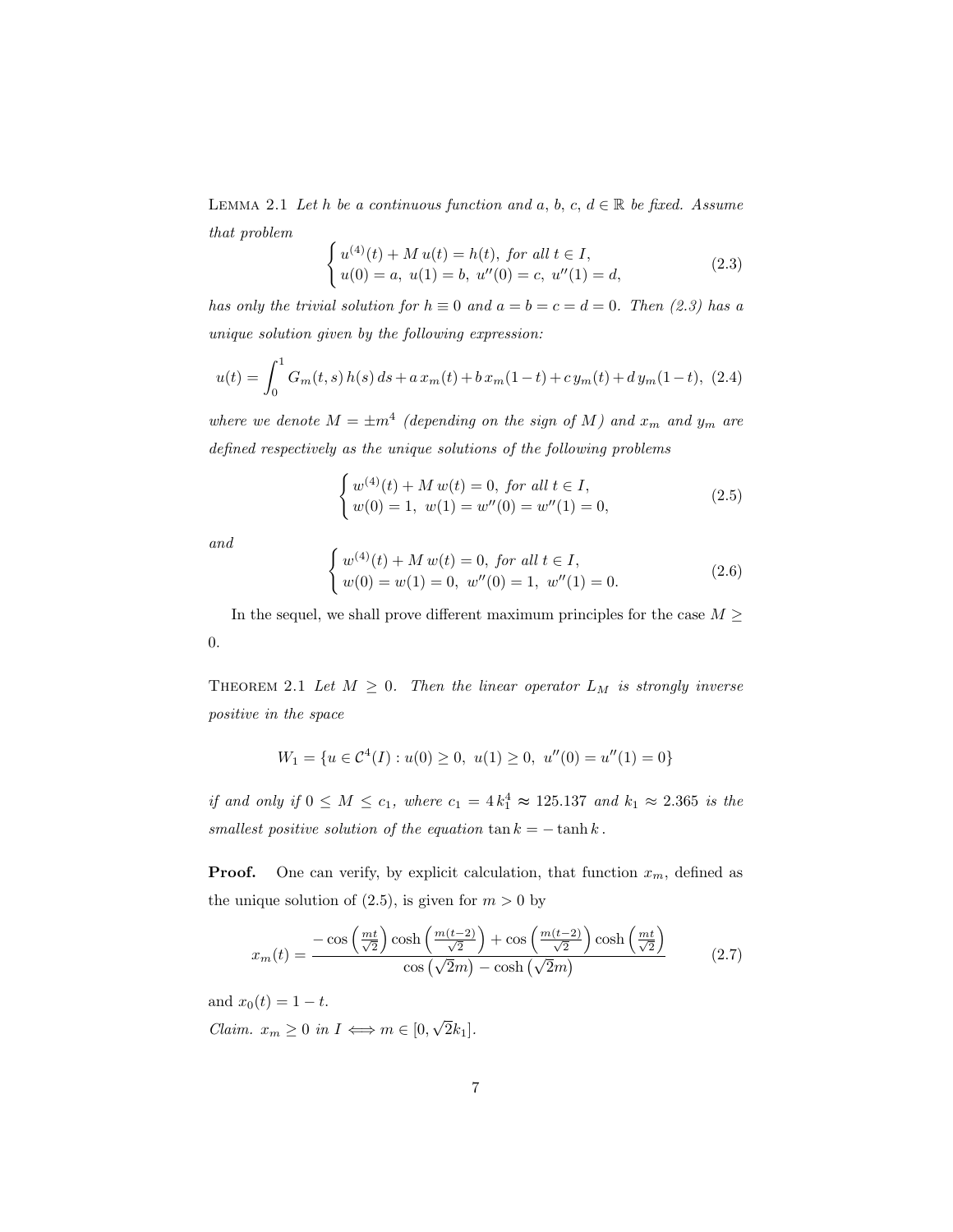First we observe that  $x_m$  can not have a double zero in  $(0, 1)$ , since  $x_m$  is the minimizer of the functional

$$
\int_0^1 \left( w''^2(s) + M w^2(s) \right) ds
$$

in  $H^2(0,1)$  with the boundary conditions  $w(0) = 1$  and  $w(1) = 0$ ; if  $t_0 \in (0,1)$ is a double zero of  $x_m$  then  $x_m(t) = 0$  for all  $t \in [t_0, 1]$ , which is impossible.

Next we remark that

$$
x'_{m}(1) = \frac{\sqrt{2m\left(\cosh\left(\frac{m}{\sqrt{2}}\right)\sin\left(\frac{m}{\sqrt{2}}\right) + \cos\left(\frac{m}{\sqrt{2}}\right)\sinh\left(\frac{m}{\sqrt{2}}\right)\right)}{\cos\left(\sqrt{2m}\right) - \cosh\left(\sqrt{2m}\right)},
$$

from which we conclude that  $x'_m(1) < 0$  for all  $0 < m < \sqrt{2k_1}$  being  $\sqrt{2k_1}$  the first positive zero of the equation  $x'_m(1) = 0$ .



Figure 3: The function  $x'_m(1)$ 

Now suppose that for some  $0 < m \leq$ √  $2k_1$  the function  $x_m$  takes negative values. Using a continuity argument and taking the infimum of such values of  $m\,>\,0$  we obtain a  $0\,<\,\bar{m}\,<\,$ √  $2k_1$  such that  $x_{\overline{n}}$  has a double zero which is different from 1 since  $x'_{\overline{n}}(1) < 0$ , but this is a contradiction.

Let  $m > \sqrt{2k_1}$  be fixed. We shall prove that  $x_m$  has a zero in  $(0, 1)$  and, since the zero must be simple,  $x_m$  changes sign. In view of  $(2.7)$  we have that  $x_m(t) = 0$  if and only if  $h(t) := f(t) - f(t-2) = 0$  where

$$
f(t) = \frac{\cos\left(\frac{mt}{\sqrt{2}}\right)}{\cosh\left(\frac{mt}{\sqrt{2}}\right)}.
$$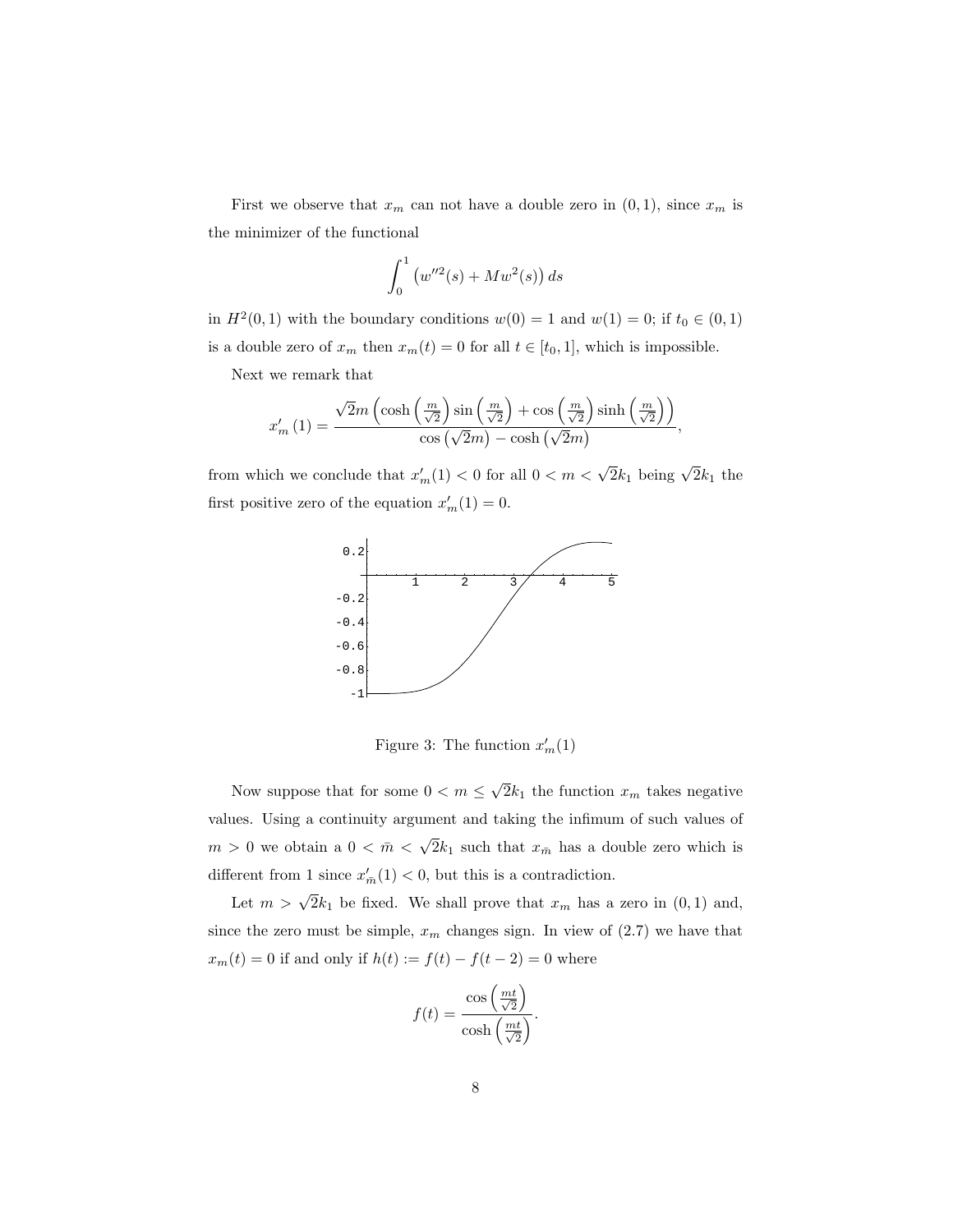It is easy to see that  $\frac{\cos s}{\cosh s}$  has its unique absolute maximum at  $s = 0$  and an absolute minimum at  $s = k_1$ . Therefore  $h(0) > 0$  and  $h(\frac{\sqrt{2}k_1}{m}) \leq 0$ . Since  $\frac{2k_1}{m}$  < 1 the result follows from Bolzano's theorem.

Now we are in a position to prove the theorem: if  $L_M$  is strongly inverse positive in  $W_1$  then clearly  $x_m$  must be positive in I and, by the claim,  $0 <$  $M \leq c_1$ . Conversely if  $0 \lt M \leq c_1$ , since  $c_1 \lt c_0$ , the conclusion follows by the claim, expression  $(2.4)$  and proposition  $2.1$   $(i)$ .

Now, we improve the previous result to the particular case of functions  $u$ that attain the same non negative value at the endpoints of the interval.

THEOREM 2.2 Let  $M \geq 0$ . Then the linear operator  $L_M$  is strongly inverse positive in the space

$$
W_2 = \{ u \in \mathcal{C}^4(I) : u(0) = u(1) \ge 0, \ u''(0) = u''(1) = 0 \},
$$

if and only if  $0 \leq M \leq 4 \pi^4 \approx 389.636$ .

**Proof.** Since  $0 \leq M \equiv m^4 \leq 4\pi^4 < c_0$ , it follows from Proposition 2.1, (i) that  $G_m > 0$  in  $(0,1) \times (0,1)$ . Thus, by using equation  $(2.4)$ , it is enough to prove that function

$$
w_m(t) = x_m(t) + x_m(1-t)
$$

is nonnegative in I if and only if  $m \in [0, 1]$ √  $2 \pi$ .

One can verify, by explicit calculation, that  $w_0 \equiv 1$  and, for all  $m > 0$ , function  $w_m$  is given by the following expression:

$$
w_m(t) = \left[ -\cos\left(\frac{mt}{\sqrt{2}}\right)\cosh\left(\frac{m(t-2)}{\sqrt{2}}\right) + \cos\left(\frac{m(t+1)}{\sqrt{2}}\right)\cosh\left(\frac{m(t-1)}{\sqrt{2}}\right) + \cos\left(\frac{m(t-2)}{\sqrt{2}}\right)\cosh\left(\frac{mt}{\sqrt{2}}\right) - \cos\left(\frac{m(t-1)}{\sqrt{2}}\right)\cosh\left(\frac{m(t+1)}{\sqrt{2}}\right) \right]
$$

$$
/ \left[\cos\left(\sqrt{2}m\right) - \cosh\left(\sqrt{2}m\right)\right]
$$

Claim 1.- If  $w_m(t) \geq 0$  for all  $t \in I$  then  $\min_{t \in I} w_m(t) = w_m(1/2)$ .

From the definition, if is obvious that function  $w_m$  is symmetric with respect to  $t = 1/2$ . Moreover if  $w_m(t) \geq 0$  then  $w''_m$  is concave and then using the boundary conditions we conclude that  $w_m$  is convex. Therefore the claim follows.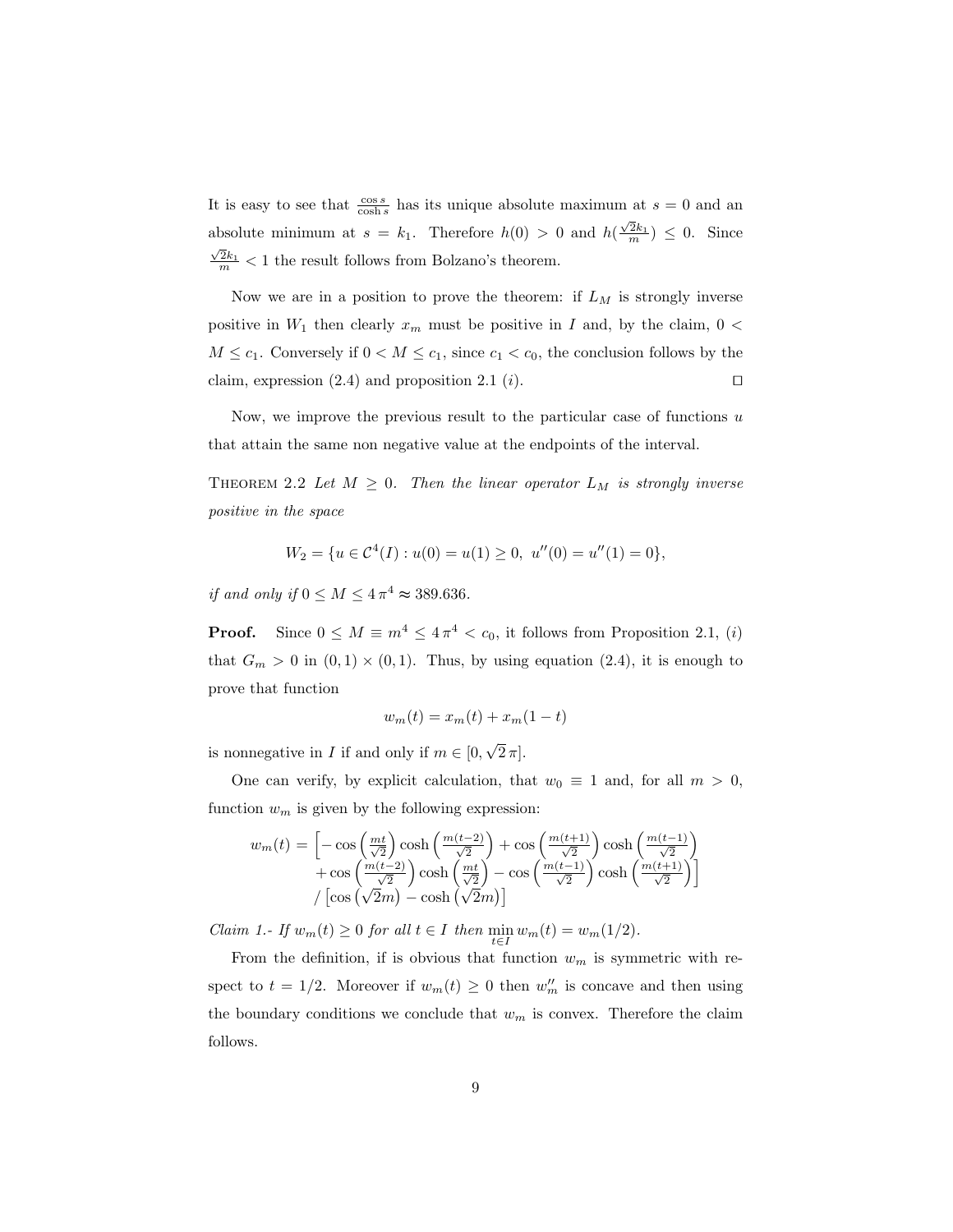Claim 2.- The set  $A = \{m \ge 0 : w_m \ge 0 \quad in \ I\}$  is an interval. √

Clearly A is nonempty because  $0 \in A$ . If  $m_1 \in [0, \infty)$  $[2 k_0]$  is such that  $m_1 \in A$ and  $0 \leq m_2 < m_1$  then  $m_2 \in A$ . Indeed, from the equations

$$
\begin{cases} w_i^{(4)} + m_i^4 w_i = 0, \\ w_i(0) = w_i(1) = 1, \ w_i''(0) = w_i''(1) = 0, \end{cases}
$$

for  $i = 1, 2$ , it follows that  $w = w_2 - w_1$  satisfies the problem

$$
\begin{cases} w^{(4)} + m_2^4 w = (m_1^4 - m_2^4)w_1 \geq 0, \\ w(0) = w(1) = 0, \ w''(0) = w''(1) = 0. \end{cases}
$$

Hence by Proposition 2.1, (i) we obtain that  $w_2 > w_1$  in  $(0, 1)$  and, as consequence,  $m_2 \in A$ .

Since

$$
w_m\left(\frac{1}{2}\right) = \frac{2\cos\left(\frac{m}{2\sqrt{2}}\right)\cosh\left(\frac{m}{2\sqrt{2}}\right)}{\cos\left(\frac{m}{\sqrt{2}}\right) + \cosh\left(\frac{m}{\sqrt{2}}\right)},
$$

the preceding argument shows that  $m_1$  $2k_0$  and  $m_1 \in A$  is impossible: otherwise we obtain that  $m_2 \in A$  for all  $m_2 \in ($  $\sqrt{2}\pi, \sqrt{2}k_0$ ) but  $w_{m_2}(1/2) < 0$ for all  $m_2 \in ($  $\sqrt{2}\pi, \sqrt{2}k_0$ ). Therefore A is an interval contained in [0, √  $2 k_0$ ].



Figure 4: The function  $w_m(1/2)$ 

*Claim 3.*-  $A = [0,$ √  $2\,\pi]$ 

By continuity A is a closed interval [0, *l*]. If  $l < \sqrt{2} \pi$  then  $w_l(t) \geq w_l(1/2) >$ 0 for all  $t \in I$ , and again by continuity  $w_m \ge 0$  for all m in a small enough right neighborhood of l, a contradiction. On the other hand  $l > \sqrt{2}\pi$  is impossible because  $w_m(1/2) < 0$  in a right neighborhood of  $\sqrt{2}\pi$ .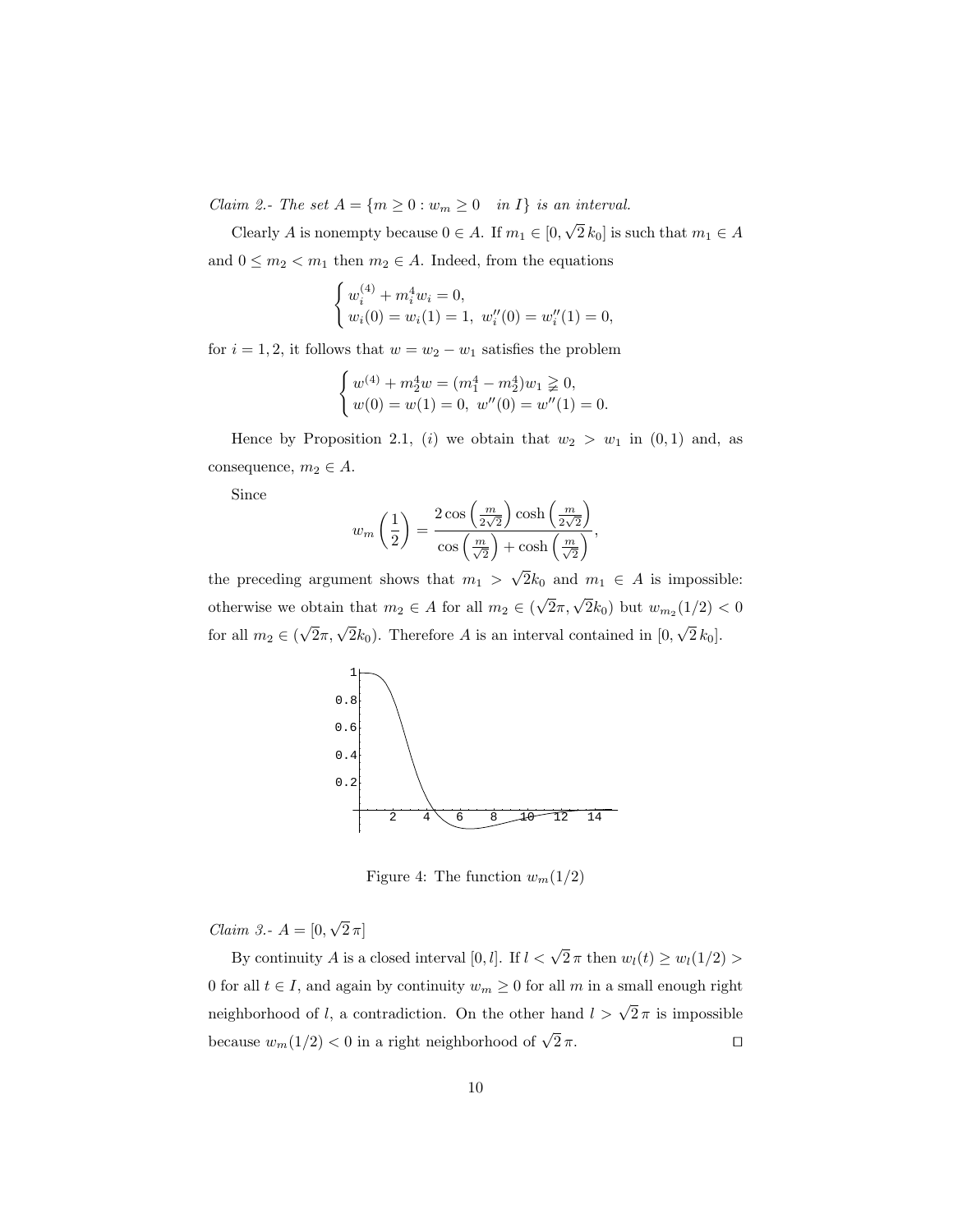To study the case in which the solution of problem  $(2.3)$  vanishes at  $t = 0$ and  $t = 1$  but the second derivatives at such points could be different from zero, we must study the function  $y_m$  defined as the unique solution of (2.6).

THEOREM 2.3 Let  $M \geq 0$ . Then the linear operator  $L_M$  is strongly inverse positive in the space

$$
W_3 = \{ u \in \mathcal{C}^4(I) : u(0) = u(1) = 0, \ u''(0) \le 0, \ u''(1) \le 0 \}, \tag{2.8}
$$

if and only if  $0 \leq M \leq c_0$ , where  $c_0 \approx 950.8843$  is given in Proposition 2.1 (i).

Proof. It is enough to take into account that

$$
y_m(t) = \frac{-\sin\left(\frac{mt}{\sqrt{2}}\right)\sinh\left(\frac{m(t-2)}{\sqrt{2}}\right) + \sin\left(\frac{m(t-2)}{\sqrt{2}}\right)\sinh\left(\frac{mt}{\sqrt{2}}\right)}{m^2\left(\cos\left(\sqrt{2}m\right) - \cosh\left(\sqrt{2}m\right)\right)},
$$

$$
y_m'(1) = \frac{\sqrt{2}e^{\frac{m}{\sqrt{2}}}\left(\left(1 - e^{\sqrt{2}m}\right)\cos\left(\frac{m}{\sqrt{2}}\right) + \left(1 + e^{\sqrt{2}m}\right)\sin\left(\frac{m}{\sqrt{2}}\right)\right)}{m\left(1 + e^{2\sqrt{2}m} - 2e^{\sqrt{2}m}\cos\left(\sqrt{2}m\right)\right)}
$$

and use similar arguments to those of the proof of proposition 2.1  $(i)$  and theorem 2.1.  $\Box$ 

REMARK 2.3 Note that, contrary to Theorem 2.2, in this situation we do not consider the case  $u''(0) = u''(1) \geq 0$ , because now we have the same estimate as in Proposition 2.1 (i), and so the result cannot be improved.

As a conclusion of these previous results we arrive at the following corollaries.

COROLLARY 2.1 Let  $M \geq 0$ . Then the linear operator  $L_M$  is strongly inverse positive in the space

$$
W_4 = \{ u \in C^4(I) : u(0) \ge 0, \ u(1) \ge 0, \ u''(0) \le 0, u''(1) \le 0 \}
$$

if and only if  $0 \leq M \leq c_1$ , where  $c_1$  is defined in theorem 2.1.

COROLLARY 2.2 Let  $M \geq 0$ . Then the linear operator  $L_M$  is strongly inverse positive in the space

$$
W_5 = \{ u \in C^4(I) : u(0) = u(1) \ge 0, \ u''(0) \le 0, u''(1) \le 0 \}
$$

if and only if  $0 \leq M \leq 4\pi^4 \approx 389.636$ .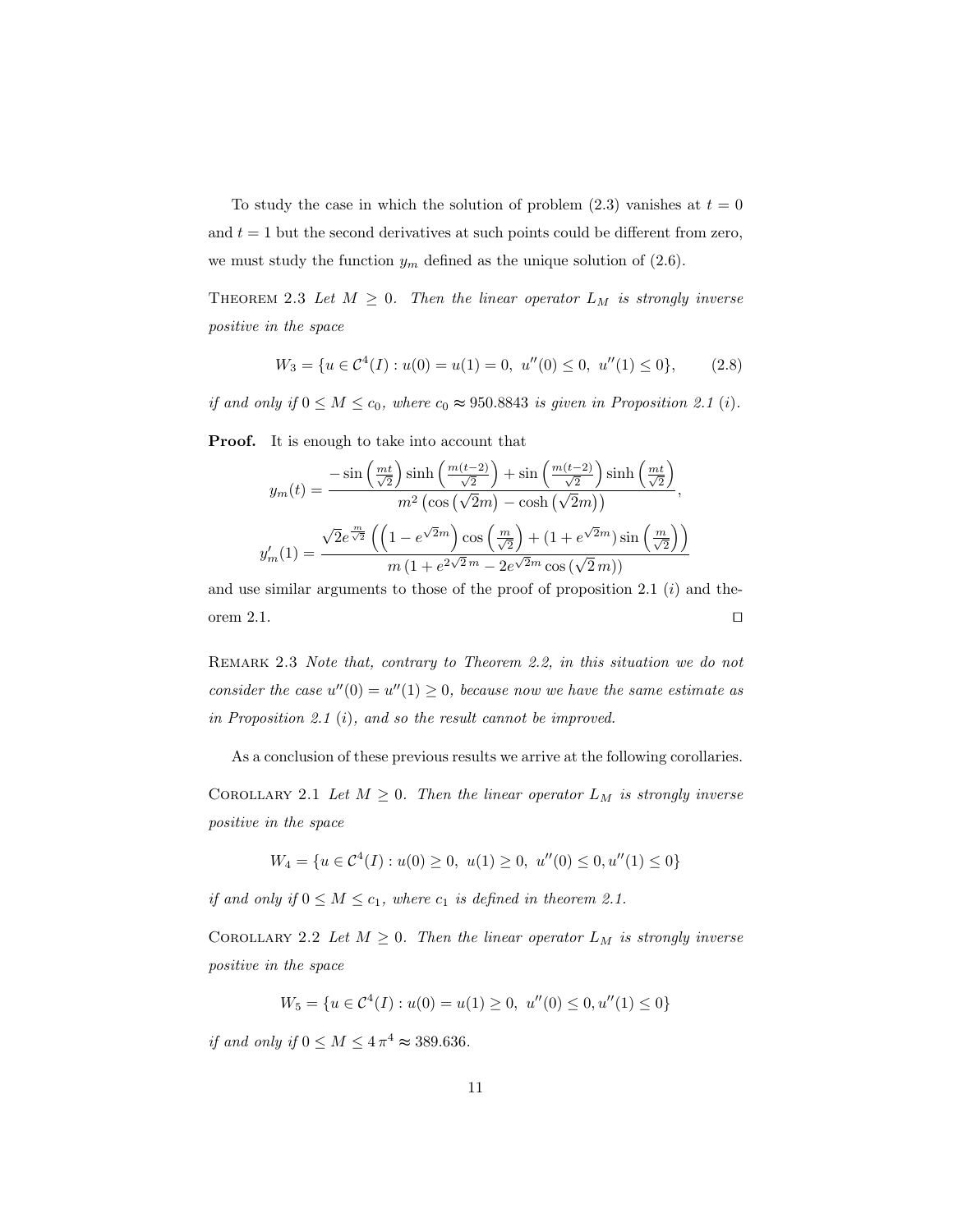For the case  $M = -m^4 < 0$  a detailed analysis of the functions  $x_m$ ,  $w_m$ and  $y_m$  discloses that  $x_m$  and  $w_m$  always change sign and  $y_m \geq 0$  if and only if  $m \in (\pi, k_0]$ . We state without proof the conclusion in this case.

THEOREM 2.4 Let  $-\frac{c_0}{4} \leq M < -\pi^4$ , where  $c_0$  is given in proposition 2.1.

Then the linear operator  $L_M$  is strongly inverse negative in the space  $W_3$ defined in  $(2.8)$ .

## 3 Some applications to nonlinear boundary value problems

In this section we deal with the problem  $(1.1) - (1.2)$  with  $f: I \times \mathbb{R} \to \mathbb{R}$  a continuous function.

For the purpose of this paper we shall use the following definitions.

DEFINITION 3.1 We say that  $\alpha \in C^4(I)$  is a lower solution of problem (1.1) – (1.2) if

$$
\alpha^{(4)}(t) \le f(t, \alpha(t)) \quad \text{for all } t \in I,
$$
  

$$
\alpha(0) \le 0, \ \alpha(1) \le 0, \quad \alpha''(0) \ge 0, \ \alpha''(1) \ge 0.
$$

Further,  $\alpha \in C^4(I)$  is a strict lower solution if it is a lower solution and, moreover

$$
\alpha^{(4)}(t_0) < f(t_0, \alpha(t_0)) \quad \text{for some } t_0 \in I.
$$

The concept of an upper (strict upper) solution  $\beta \in C^4(I)$  is similar by reversing the above inequalities.

Before proving existence results for problem  $(1.1) - (1.2)$ , we consider the following inequalities that will appear in the remaining of the paper:

$$
(L_1) f(t, \alpha(t)) + M\alpha(t) \le f(t, u) + Mu \le f(t, \beta(t)) + M\beta(t), \ \alpha(t) \le u \le \beta(t),
$$

$$
(L_2) f(t, \alpha(t)) - M\alpha(t) \le f(t, u) - Mu \le f(t, \beta(t)) - M\beta(t), \ \beta(t) \le u \le \alpha(t).
$$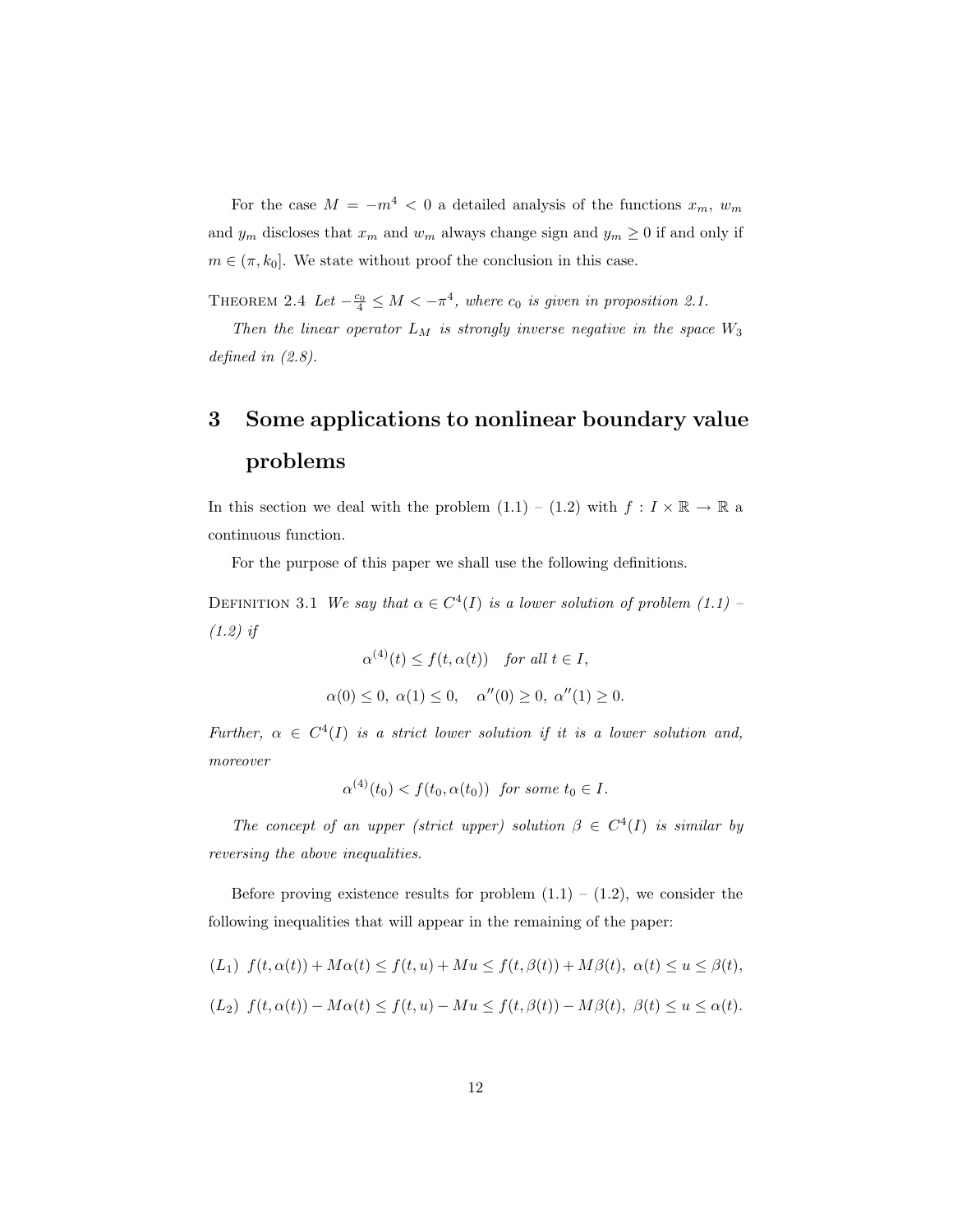Proposition 2.1 coupled with Theorems 2.1, 2.2, 2.3 and 2.4 allows us to obtain the following existence result in the presence of ordered lower and upper solutions.

THEOREM 3.1 Suppose that  $f: I \times \mathbb{R} \to \mathbb{R}$  is a continuous function. Let  $\alpha$  and  $\beta$  be lower and upper solutions, respectively, for problem  $(1.1) - (1.2)$ . Then we have the following results:

- (I) If  $\alpha \leq \beta$  and moreover there exists  $0 \leq M \leq c_1$  for which property  $(L_1)$ holds, then there exists a solution u of  $(1.1) - (1.2)$  in  $[\alpha, \beta]$ .
- (II) If  $\alpha \leq \beta$ ,  $\alpha(0) = \alpha(1) = \beta(0) = \beta(1) = 0$ , and moreover there exists  $0 \leq M \leq c_0$  for which property  $(L_1)$  holds, then there exists a solution u of  $(1.1) - (1.2)$  in  $[\alpha, \beta]$ .
- (III) If  $\alpha \leq \beta$  with  $\alpha(0) = \alpha(1) \leq 0 \leq \beta(0) = \beta(1)$  and moreover there exists  $0 \leq M \leq 4\pi^4$  for which property  $(L_1)$  holds, then there exists a solution u of  $(1.1) - (1.2)$  in  $[\alpha, \beta]$ .
- $(IV)$  If at least one of the conditions  $(II)$ ,  $(II)$  or  $(III)$  holds and the lower solution  $\alpha$  (resp. the upper solution  $\beta$ ) is strict and  $u \in [\alpha, \beta]$  is any solution of problem  $(1.1) - (1.2)$  then  $\alpha(t) < u(t)$  for all  $t \in (0,1)$  (resp.  $\beta(t) > u(t)$  for all  $t \in (0,1)$ ).
- (V) If  $\beta \leq \alpha$ ,  $\alpha(0) = \alpha(1) = \beta(0) = \beta(1) = 0$ , and moreover there exists  $\pi^4 < M \leq \frac{c_0}{4}$  for which property  $(L_2)$  holds, then there exists a solution u of  $(1.1) - (1.2)$  in  $[\beta, \alpha]$ .

Moreover if the lower solution  $\alpha$  (resp. the upper solution  $\beta$ ) is strict and  $u \in [\beta, \alpha]$  is any solution of problem  $(1.1) - (1.2)$  then  $\alpha(t) > u(t)$  for all  $t \in (0,1)$  (resp.  $\beta(t) < u(t)$  for all  $t \in (0,1)$ ).

**Proof.** We shall prove only part (I) because the proofs of the other ones are similar.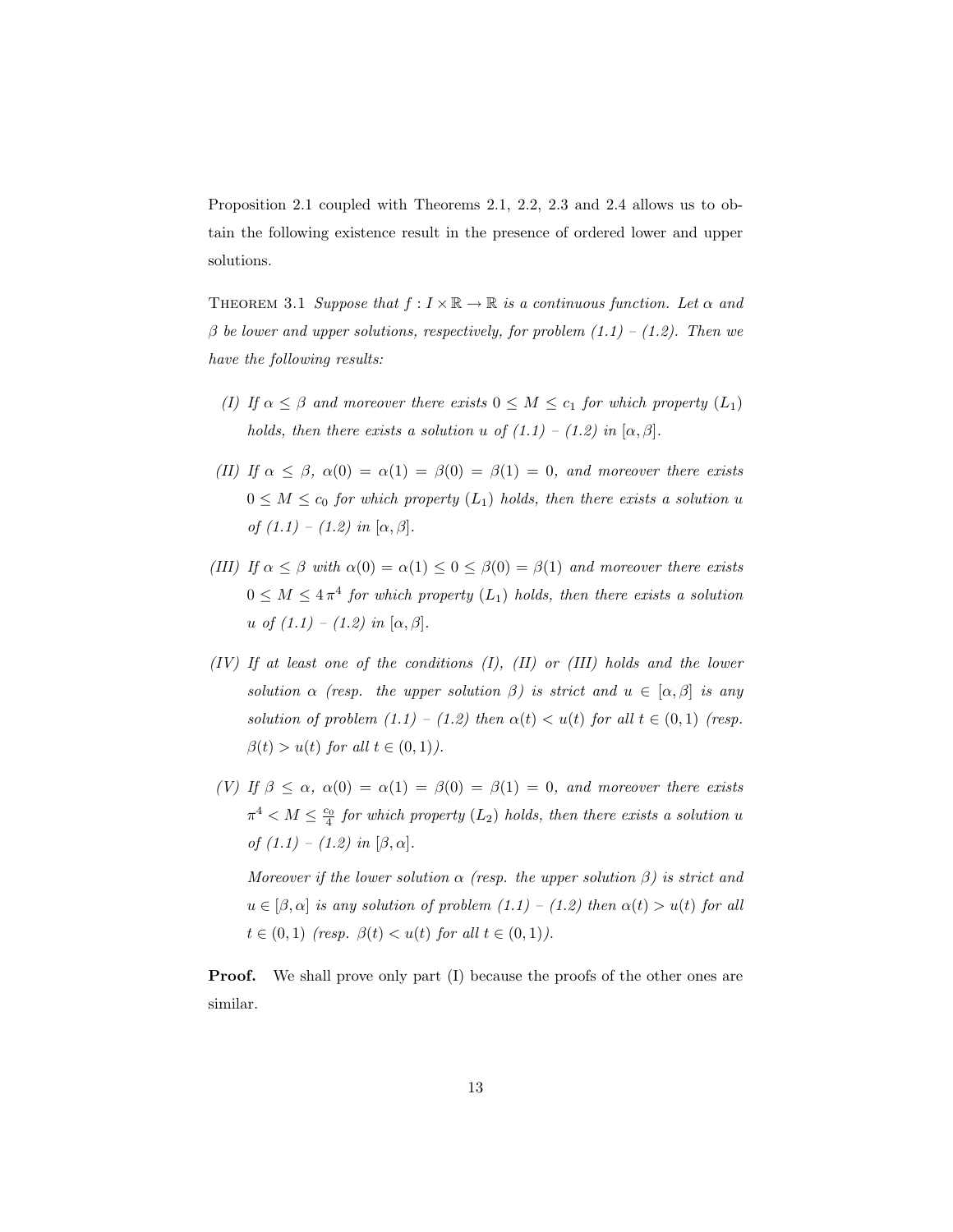We define  $K_M : \mathcal{C}(I) \to \mathcal{C}(I)$  in the following way: for each  $h \in \mathcal{C}(I)$  let  $K_Mh$  be the unique solution of problem

$$
\begin{cases} u^{(4)}(t) + Mu(t) = h(t) \quad \text{for all } t \in I, \\ u(0) = u(1) = 0, \ u''(0) = u''(1) = 0. \end{cases}
$$

Let  $N_M : \mathcal{C}(I) \to \mathcal{C}(I)$  be the Nemytskii operator given for each  $h \in \mathcal{C}(I)$  by

$$
(N_M h)(t) = f(t, h(t)) + Mh(t) \quad \text{for all } t \in I,
$$

and finally we define  $T_M : \mathcal{C}(I) \to \mathcal{C}(I)$  as

$$
T_M = K_M \circ N_M,\tag{3.1}
$$

that is, for each  $h \in \mathcal{C}(I)$  the function  $T_M h$  is the unique solution of problem

$$
\begin{cases} u^{(4)}(t) + Mu(t) = f(t, h(t)) + Mh(t) & \text{for all } t \in I, \\ u(0) = u(1) = 0, u''(0) = u''(1) = 0. \end{cases}
$$

Clearly the operator  $T_M$  is completely continuous.

We consider in  $C(I)$  the pointwise partial ordering

$$
u, v \in \mathcal{C}(I)
$$
,  $u \le v \Longleftrightarrow u(t) \le v(t)$  for all  $t \in I$ ,

and for  $u\leq v$  we define the functional interval

$$
[u, v] = \{w \in \mathcal{C}(I) : u \le w \le v\}.
$$

Claim 1.-  $K_M : \mathcal{C}(I) \to \mathcal{C}(I)$  is nondecreasing.

Let  $h_1, h_2 \in \mathcal{C}(I)$  with  $h_1 \leq h_2$  and put  $u_i = K_M h_i$ ,  $i = 1, 2$ . Then  $w = u_2 - u_1$  satisfies

$$
\begin{cases} w^{(4)}(t) + Mw(t) = h_2(t) - h_1(t) \ge 0 \quad \text{for all } t \in I, \\ w(0) = w(1) = 0, \ w''(0) = w''(1) = 0, \end{cases}
$$

and since  $0 \leq M \leq c_1 < c_0$ , from Proposition 2.1, (i) it follows that  $w \geq 0$  and hence  $u_1 \leq u_2$ .

Claim 2.-  $\alpha \leq T_M \alpha$  and  $T_M \beta \leq \beta$ .

Since  $\alpha$  is a lower solution we have that

$$
(T_M\alpha)^{(4)}(t) + M(T_M\alpha)(t) = f(t, \alpha(t)) + M\alpha(t) \ge \alpha^{(4)}(t) + M\alpha(t) \quad \text{for all } t \in I.
$$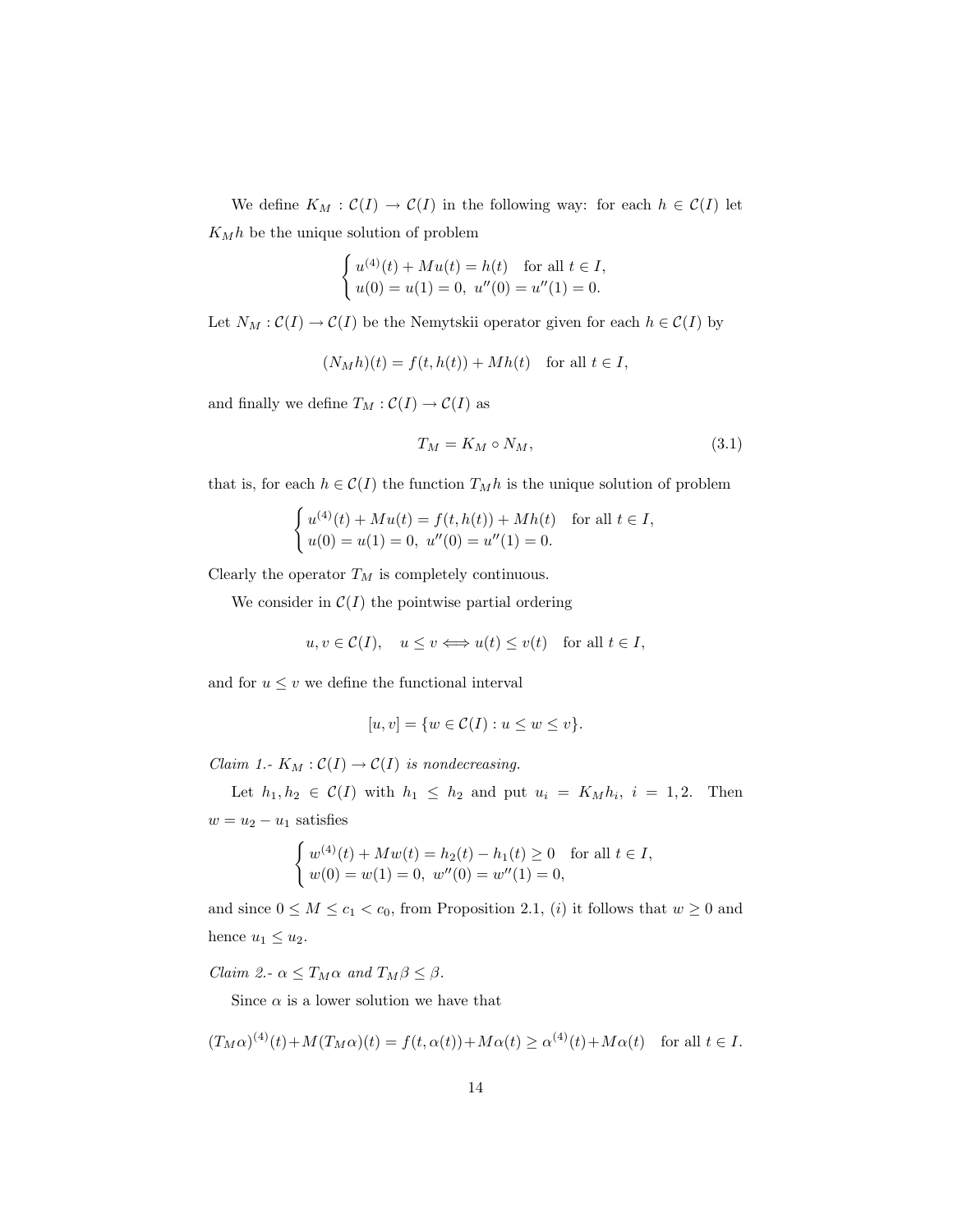Thus  $w = T_M \alpha - \alpha$  satisfies that

$$
\begin{cases} w^{(4)}(t) + Mw(t) \ge 0 & \text{for all } t \in I, \\ w(0) \ge 0, \ w(1) \ge 0, \ w''(0) \le 0, \ w''(1) \le 0, \end{cases}
$$

and then by Corollary 2.1 we deduce that  $w = T_M \alpha - \alpha \ge 0$ .

In an analogous way we can prove that  $T_M\beta \leq \beta$ .

*Claim 3.*-  $T_M([\alpha, \beta]) \subset [\alpha, \beta]$ .

Let  $u \in [\alpha, \beta]$ . By our hypothesis we have that

$$
f(t, \alpha(t)) + M\alpha(t) \le f(t, u) + M u \le f(t, \beta(t)) + M\beta(t)
$$
, for all  $t \in I$ ,

and by Claim 1 we deduce that

$$
T_M\alpha \le T_M u \le T_M\beta.
$$

Finally *Claim 2* implies that  $T_M u \in [\alpha, \beta]$ .

Conclusion.- The interval  $[\alpha, \beta]$  is a closed, convex, bounded and nonempty subset of the Banach space  $C(I)$ . Then by *Claim 3* we can apply Schauder's fixed point theorem to obtain the existence of a fixed point of  $T_M$ , which obviously is a solution of problem  $(1.1) - (1.2)$  in  $[\alpha, \beta]$ .

Note that if condition (IV) holds, from the strongly inverse positive character of operator  $L_M$  in  $W_4$ , we deduce from *Claims*  $1 - 3$  that  $\alpha < T_M u$  in  $(0, 1)$ .  $\Box$ 

REMARK 3.1 1. It is well know that for a second order differential equation, with periodic, Neumann or Dirichlet boundary conditions, the existence of a well ordered pair of lower and upper solutions  $\alpha \leq \beta$  is enough to ensure the existence of a solution in the sector enclosed by them (see  $[6]$ ).

However this result it is not true for problem  $(1.1) - (1.2)$  as we shall show following some ideas of [3]. Indeed, let  $M_1 > c_0$ . By Proposition 2.1, (i) we know that  $L_{M_1}$  is not inverse positive on  $W_0$ . Then there exists  $h \in \mathcal{C}(I)$ ,  $h \geq 0$ , such that the solution of

$$
\begin{cases} u^{(4)}(t) + M_1 u(t) = h(t) \quad \text{for all } t \in I, \\ u(0) = u(1) = 0, \ u''(0) = u''(1) = 0, \end{cases}
$$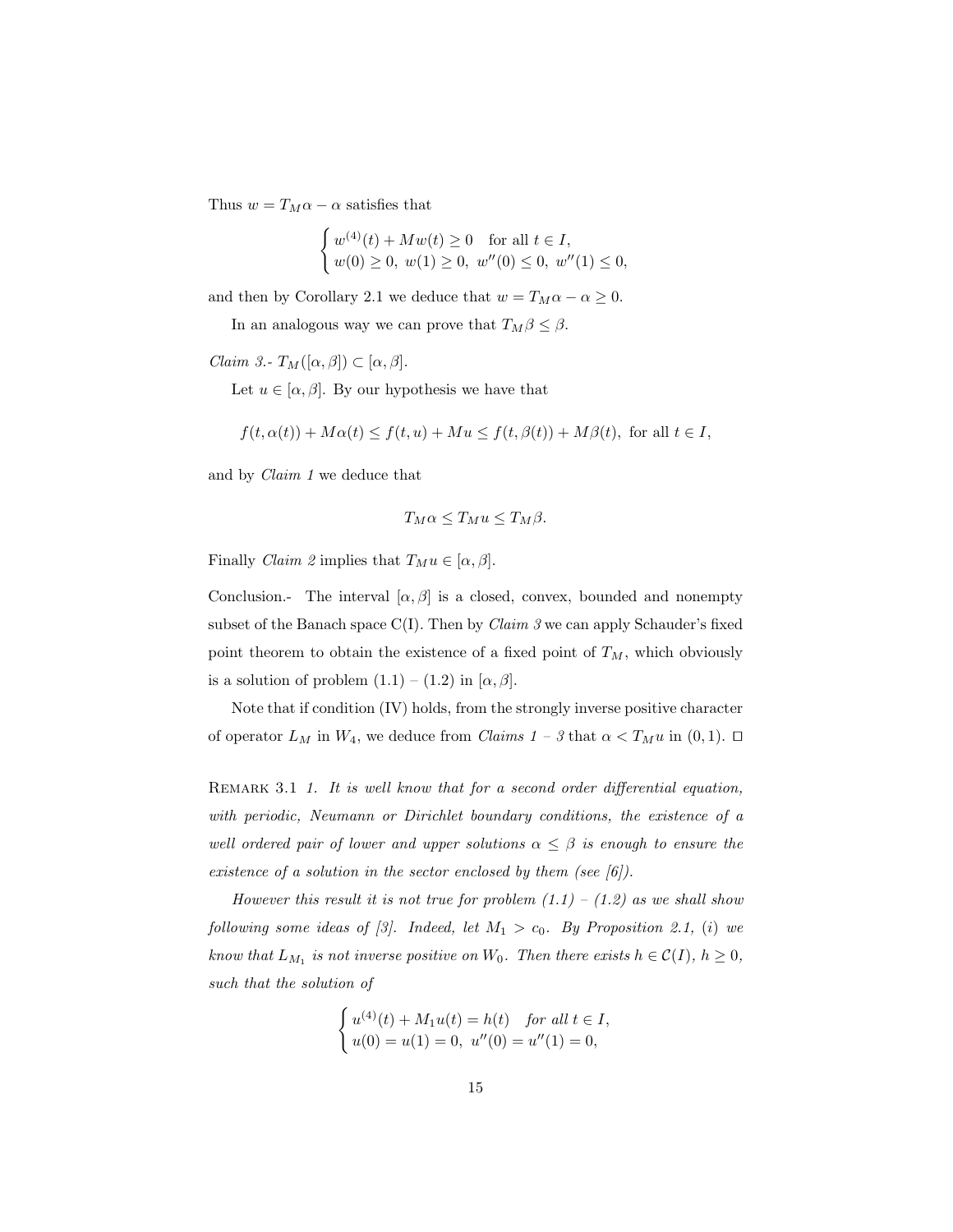is not positive. Moreover we can choose  $h(t) \leq 1$  (dividing by  $||h||_{\infty}$  if it is necessary).

Clearly,  $\alpha(t) = 0 \leq \beta(t) = 1$  are lower and upper solutions for the problem

$$
\begin{cases} u^{(4)}(t) = f(t, u(t)) \equiv -M_1 u(t) + h(t) \quad \text{for all } t \in I, \\ u(0) = u(1) = 0, \ u''(0) = u''(1) = 0, \end{cases}
$$

but its unique solution u satisfies  $u \ngeq 0 = \alpha$  and therefore there is no solution between  $\alpha$  and  $\beta$ .

2. We point out that all the statements of Theorem 3.1 can be established in the framework of  $L^1$ -Carathéodory functions.

3. We also remark that if we replace conditions  $(L_1)$  and  $(L_2)$  in the previous theorem by the corresponding ones

$$
(L_1^*)\ f(t,u) - f(t,v) \le M(v-u) \quad \text{for all } t \in I \text{ and all } \alpha(t) \le u \le v \le \beta(t),
$$
  

$$
(L_2^*)\ f(t,v) - f(t,u) \le M(v-u) \quad \text{for all } t \in I \text{ and all } \beta(t) \le u \le v \le \alpha(t),
$$

we can develop the monotone method obtaining a stronger result, namely, the existence of monotone sequences which converge to the extremal solutions between the lower and the upper solution (or between the upper and the lower solution in case  $(V)$ ).

As a first consequence of the previous theorem we obtain the following result.

PROPOSITION 3.1 The operator  $L_M$  is strongly inverse negative on  $W_0$  if and only if  $M \in [-c_0/4, -\pi^4)$ .

**Proof.** Using Proposition 2.1  $(ii)$ , we only must prove the first implication. To this end, define

 $B = \{m > \pi, \text{ such that } L_{-m^4} \text{ is strongly inverse negative in } W_0\}.$ 

We will prove that  $B$  is an interval.

Let  $m_1 < m_2$  belonging to B, assume that  $m_3 \in (m_1, m_2)$ .

Fix  $h \geq 0$  a continuous function. From the definition of B, we know that the unique solutions of problems  $L_{-m_i^4}$ ,  $u_i = h$ ,  $u_i \in W_0$  satisfy  $u_i < 0$  in  $(0, 1)$ ,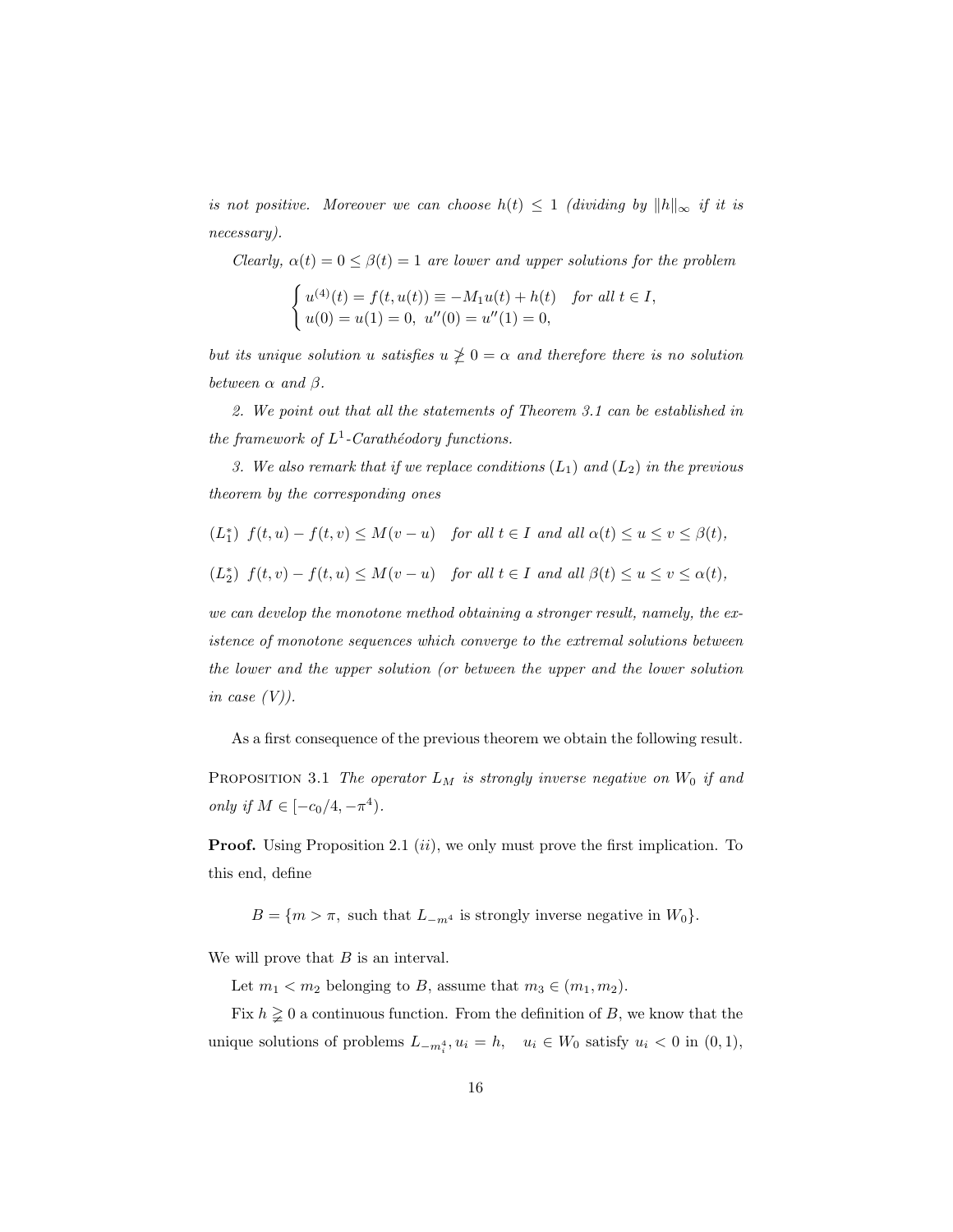$i = 1, 2$ . Moreover

$$
L_{-m_1^4}(u_1 - u_2) = (m_1^4 - m_2^4) u_2 \geq 0, \quad u_1 - u_2 \in W_0,
$$

and, as consequence,  $u_1 < u_2$  in  $(0, 1)$ .

By defining  $f(t, u) = m_3^4 u + h(t)$  it is easy to verify that  $u_1$  is an upper solution and  $u_2$  is a lower solution of the corresponding problem. Moreover, function f satisfies condition  $(L_2)$  for  $M \equiv m_2^4$ . So we are in the hypotheses of Theorem 3.1 (V) and, as a consequence, the equation  $L_{-m_3^4} u = h$ ,  $u \in W_0$ has a solution  $u_3 \in (u_2, u_1)$ , in particular  $u_3 < 0$  in  $(0, 1)$ .

In particular we have shown that the operator  $L_{-m_3^4}$  restricted to  $W_0$  has range equal to  $\mathcal{C}(I)$ . By the linear Fredholm alternative the operator  $L_{-m_3^4}$  is invertible and then  $m_3 \in B$ .

Now, by using the expression of  $G_m$  ( $G_m$  given in Proposition 2.1), we arrive at

$$
\frac{d}{dt}G_m(t,t) = \frac{\csc(m)\sin(m(1-2t)) - \csc(n)\sinh(m(1-2t))}{2m^2}.
$$

It is easy to verify, using the fact that  $\frac{\sin x}{\sinh x}$  becomes increasing in a right neighborhood of  $k_0$  (cf. the proof of proposition 2.1), that there exist  $\epsilon > 0$  such that  $\frac{d}{dt}G_m(t,t) > 0$  for all  $t \in (0,\epsilon)$  and  $m \in (k_0, k_0 + \epsilon)$ . So  $B = (\pi, \sqrt[4]{c_0/4}]$ .  $\Box$ 

As a consequence of theorem 2.4 and proposition 3.1 we deduce the following result.

COROLLARY 3.1 The operator  $L_M$  is strongly inverse negative on  $W_3$  if and only if  $M \in [-c_0/4, -\pi^4)$ .

In the following theorem we give existence and multiplicity results in presence of lower and upper solutions. In order to simplify the proof we consider the case where the lower and the upper solutions take equal values at the end points of I. However a similar theorem can be proved in the more general case replacing the constant  $4\pi^4$  with  $c_1$ .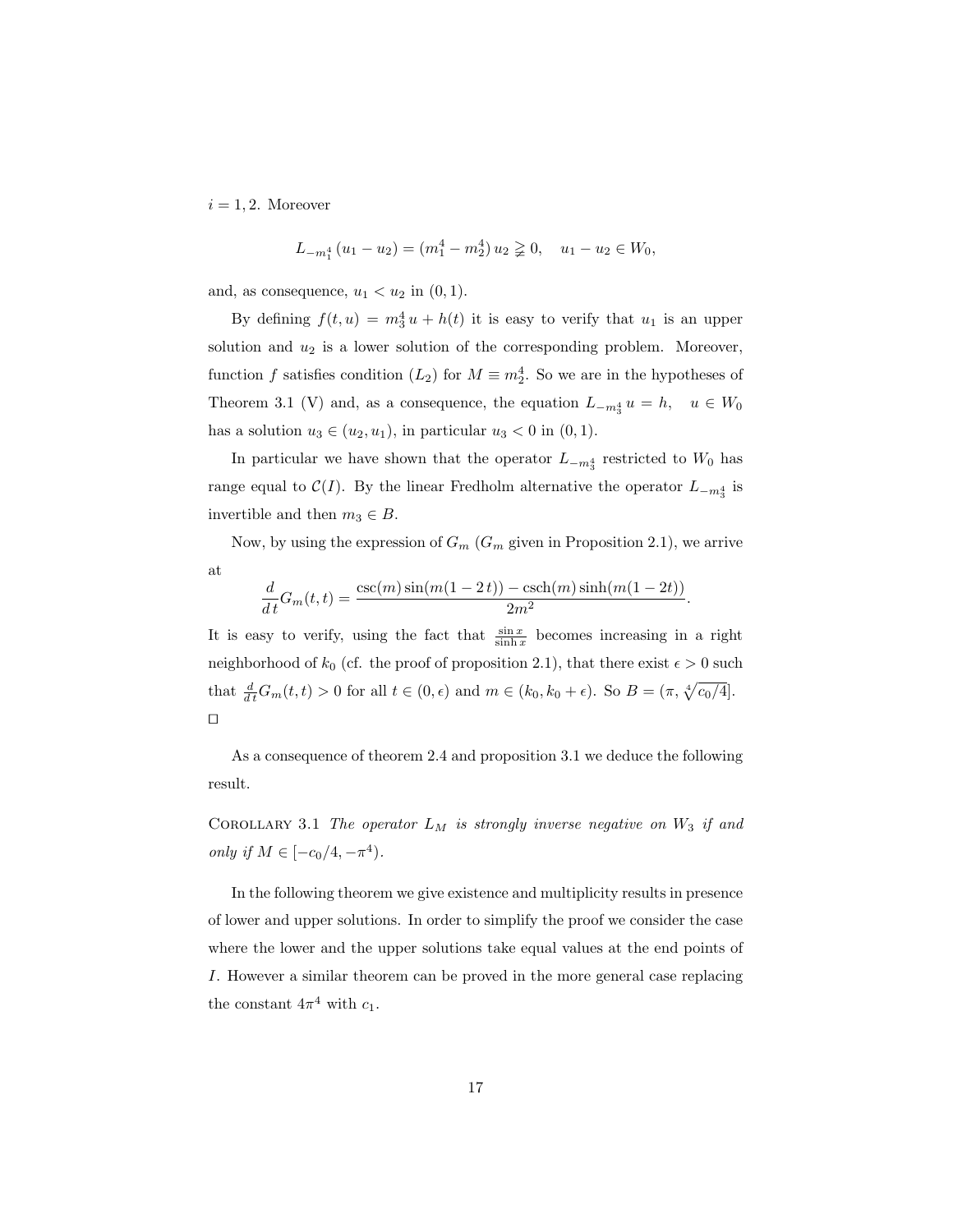THEOREM 3.2 Suppose that  $f: I \times \mathbb{R} \to \mathbb{R}$  is a continuous function such that for some  $A > 0$  we have

$$
|f(t,x)| \le A \quad for all (t,x) \in I \times \mathbb{R},
$$

and for some  $0 \leq M \leq 4\pi^4$ 

$$
f(t,x) - f(t,y) \le M(y-x) \quad for all  $t \in I$  *and*  $x \le y$ .
$$

Then the following results hold:

- (i) (A priori bounds and existence of solutions) The problem  $(1.1) (1.2)$ has a solution and moreover there exists  $k > 0$  such that any solution u of problem  $(1.1) - (1.2)$  satisfies  $||u||_{\infty} \leq k$ .
- (ii) (Localization of solutions)
	- 1. If  $\alpha$  is a lower solution with  $\alpha(0) = \alpha(1)$  then problem  $(1.1) (1.2)$ has a solution u satisfying

$$
\alpha(t) \le u(t) \quad \text{for all } t \in I.
$$

2. If  $\beta$  is an upper solution with  $\beta(0) = \beta(1)$  then problem  $(1.1) - (1.2)$ has a solution u satisfying

$$
u(t) \le \beta(t) \quad \text{for all } t \in I.
$$

(iii) (Multiplicity of solutions) Let  $\alpha$  and  $\beta$  be lower and upper solutions with  $\alpha(0) = \alpha(1)$  and  $\beta(0) = \beta(1)$  such that  $\alpha \nleq \beta$ . Then problem  $(1.1) - (1.2)$ has at least two different solutions  $u_1$  and  $u_2$  with

$$
\alpha(t) \le u_1(t) \quad and \quad u_2(t) \le \beta(t) \quad \text{for all } t \in I.
$$

If moreover  $\alpha$  and  $\beta$  are strict then there exist at least three different solutions  $u_1, u_2$  and  $u_3$ , with

$$
\alpha(t) \le u_1(t)
$$
 and  $u_2(t) \le \beta(t)$  for all  $t \in I$ ,

and  $u_3 \in \mathcal{S}$  where

 $\mathcal{S} = \{u \in \mathcal{C}([0,T]) : \exists t_1, t_2 \in [0,T], u(t_1) \geq \beta(t_1), \alpha(t_2) \geq u(t_2)\}.$  (3.2)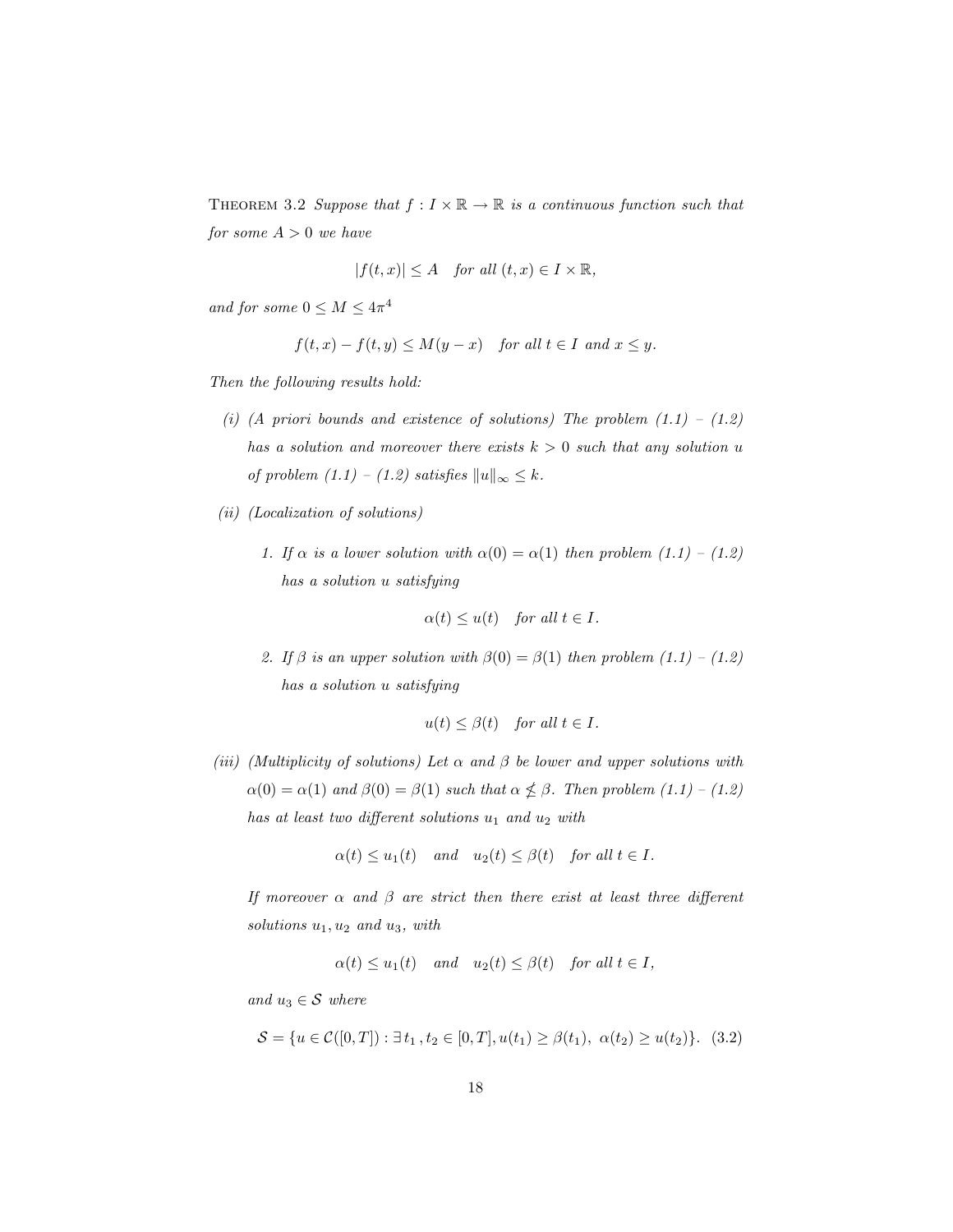**Proof.** (i).- Define the operator  $T : \mathcal{C}(I) \to \mathcal{C}(I)$  given for each  $h \in \mathcal{C}(I)$  by

$$
Th(t) = \int_0^1 G_0(t, s) f(s, h(s)) ds \text{ for all } t \in I,
$$

where  $G_0(t, s)$  is the Green's function of the problem

$$
\begin{cases} u^{(4)}(t) = \sigma(t) & \text{for all } t \in I, \\ u(0) = u(1) = 0, u''(0) = u''(1) = 0. \end{cases}
$$

Clearly  $T$  is completely continuous and the fixed points of  $T$  are the solutions of  $(1.1) - (1.2)$ . On the other hand, since f is bounded there exists  $k > 0$  such that

$$
||Th||_{\infty} < k
$$
 for all  $h \in C(I)$ .

Then we have the a priori bounds on the solutions and moreover Schauder's fixed point theorem yields the existence of a solution of problem  $(1.1) - (1.2)$ .

(ii).- We only write the proof for the first case because the second case is similar.

Step 1.- The modified problem.

We fix  $0 < \varepsilon < \min\{M, \pi^4\}$  and for each  $r > 0$  we define

$$
f_r(t, u) = \begin{cases} f(t, -r) - \varepsilon(u+r), \text{ if } u < -r, \\ f(t, u), & \text{ if } |u| \le r, \\ f(t, r) - \varepsilon(u-r), & \text{ if } u > r, \end{cases}
$$

and consider the modified problem

$$
\begin{cases}\nu^{(4)}(t) = f_r(t, u(t)) & \text{for all } t \in I, \\
u(0) = u(1) = 0, \ u''(0) = u''(1) = 0,\n\end{cases}
$$
\n(3.3)

Step 2.- There exists  $d > 0$  such that any solution u of  $(3.3)$  is such that  $||u||_{\infty} \le$ d, independently of r.

By considering the odd extension of function u to the interval  $[-1, 1]$ , we can apply the classical Wirtinger – type inequality for functions  $g$  defined in a real interval [a, b], that have an absolutely continuous first derivative on  $(a, b)$ , its Fourier series is uniformly convergent on  $(a, b)$ ,  $g(a) = g(b)$  and  $\int_a^b g(s) ds = 0$ (see inequality  $(4.2)$  in  $[11,$  Chapter II]). So, we have

$$
\pi^4 \int_0^1 u^2(s)ds \le \int_0^1 u''^2(s)ds. \tag{3.4}
$$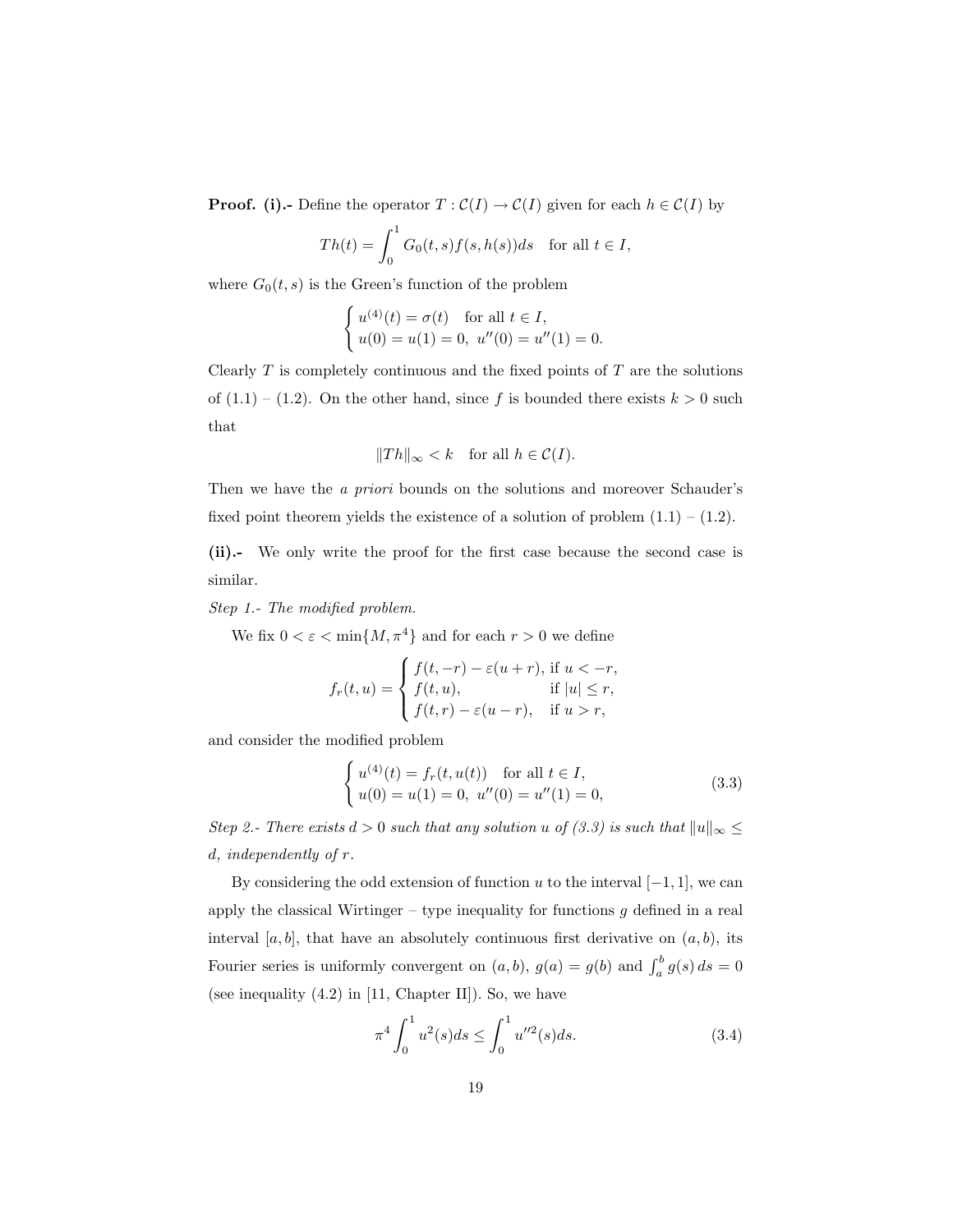On the other hand as f is bounded, there exists a constant  $C > 0$  independent of r such that

$$
|f_r(t, u)| \le \varepsilon |u| + C \quad \text{for all } (t, u) \in I \times \mathbb{R},
$$

and thus if  $u$  is a solution of  $(3.3)$ , multiplying the equation by  $u$  and integrating we have

$$
\int_0^1 u''^2(s)ds \le \varepsilon \int_0^1 u^2(s)ds + C \int_0^1 |u(s)|ds.
$$
 (3.5)

Now Holder's inequality implies that

$$
\left(\int_0^1 |u(s)|ds\right)^2 \le \int_0^1 u^2(s)ds.
$$
\n(3.6)

Then, since  $0 < \varepsilon < \pi^4$ , from (3.4), (3.5) and (3.6) it follows that u and u'' are bounded in  $L^2(0,1)$ , independently of r.

Now since  $u(0) = u(1)$  there exists  $t_0 \in (0, 1)$  such that  $u'(t_0) = 0$  and then for all  $t \in I$  we have that

$$
|u'(t)| = |u'(t) - u'(t_0)| = \left| \int_{t_0}^t u''(s) ds \right| \leq \int_0^1 |u''(s)| ds \leq \left( \int_0^1 u''^2(s) ds \right)^{\frac{1}{2}},
$$

which implies that u' is also bounded in  $L^{\infty}(0, 1)$ , independently of r.

Finally from [2, Theorem VIII.7 and Proposition VIII.12] it follows that

$$
||u||_{\infty} \leq C_1 ||u||_{W^{1,2}} \leq C_2 ||u'||_{L^2},
$$

and therefore there exists  $d > 0$ , independently of r, such that

$$
\max\{\|u\|_{\infty}, \|u'\|_{\infty}\} \le d.
$$

Step 3.- There exists a solution  $u$  of  $(3.3)$  for all r large enough.

Let  $r > ||\alpha||_{\infty}$ . It is easy to see that

$$
\beta_1(t) = \frac{A}{\varepsilon} + r + 1,
$$

is a strict upper solution and moreover for all  $t \in I$  we have

$$
f_r(t, \alpha(t)) + M\alpha(t) \le f_r(t, u) + M u \le f_r(t, \beta_1(t)) + M\beta_1(t) \quad \text{for } \alpha(t) \le u \le \beta_1(t).
$$

Now, by applying Theorem 3.1, (III), with  $f_r$  instead of f the existence of a solution in  $[\alpha, \beta_1]$  follows.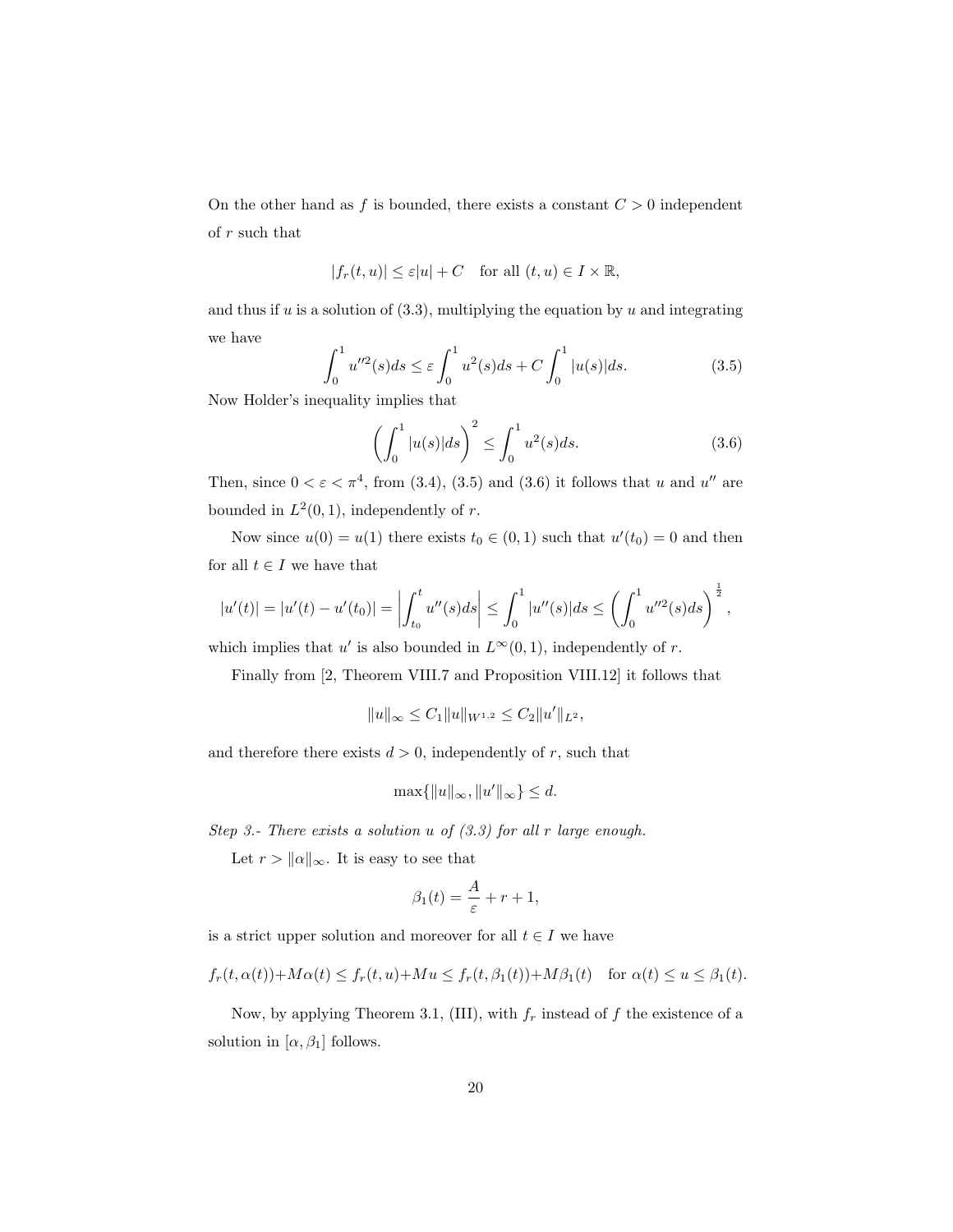Conclusion: By steps 1 and 2 taking  $r > d$  we obtain the existence of a solution  $u \geq \alpha$  of (3.3) with  $||u||_{\infty} \leq d < r$ . Hence u is also a solution of the original problem  $(1.1) - (1.2)$ .

(iii).- The existence of two solutions follows from (ii) and the fact that  $\alpha \nleq \beta$ .

Now suppose that  $\alpha$  and  $\beta$  are strict. Choose  $r > \max\{d, ||\alpha||_{\infty}, ||\beta||_{\infty}\}\$ and define

$$
\alpha_1(t) = -\frac{A}{\varepsilon} - r - 1
$$
 and  $\beta_1(t) = \frac{A}{\varepsilon} + r + 1$ ,

which clearly are strict lower and upper solutions, respectively, for the modified problem with  $f_r$ .

Let  $T_M$  be given by (3.1) with  $f_r$  instead of f.

1. If 
$$
\alpha(0) = \alpha(1) < 0
$$
 and  $\beta(0) = \beta(1) > 0$  we work in the space  $\mathcal{C}(I)$  and set

$$
X = \{u \in C(I) : \alpha_1(t) \le u(t) \le \beta_1(t) \text{ in } I\}
$$
  
\n
$$
X_1 = \{u \in X : \alpha(t) \le u(t) \le \beta_1(t) \text{ in } I\},
$$
  
\n
$$
X_2 = \{u \in X : \alpha_1(t) \le u(t) \le \beta(t) \text{ in } I\},
$$
  
\n
$$
O_1 = \{u \in X : \alpha(t) < u(t) < \beta_1(t) \text{ in } I\},
$$
  
\n
$$
O_2 = \{u \in X : \alpha_1(t) < u(t) < \beta(t) \text{ in } I\}.
$$

2. If (to fix ideas)  $\alpha(0) = \alpha(1) = 0$  and  $\beta(0) = \beta(1) > 0$  (the remaining cases being treated with the obvious changes), we then work in the space  $C_0^1(I) := \{u \in C^1(I) : u(0) = u(1) = 0\}$  where we set

$$
X = \{u \in C_0^1(I) : \alpha_1(t) \le u(t) \le \beta_1(t) \text{ in } I, ||u'||_{\infty} \le D\},\
$$
  

$$
X_1 = \{u \in X : \alpha(t) \le u(t) \le \beta_1(t) \text{ in } I\},\
$$
  

$$
X_2 = \{u \in X : \alpha_1(t) \le u(t) \le \beta(t) \text{ in } I\},\
$$
  

$$
O_1 = \{u \in X : \alpha(t) < u(t) < \beta_1(t) \text{ in } (0,1), u'(0) > \alpha'(0), u'(1) < \alpha'(1),\}
$$
  

$$
O_2 = \{u \in X : \alpha_1(t) < u(t) < \beta(t) \text{ in } (0,1)\}
$$

where  $D > \max\{d, \text{ sup}$  $\sup_{\alpha_1 < h(t) < \beta_1} ||T_M h||_{\mathcal{C}^1(I)} \}.$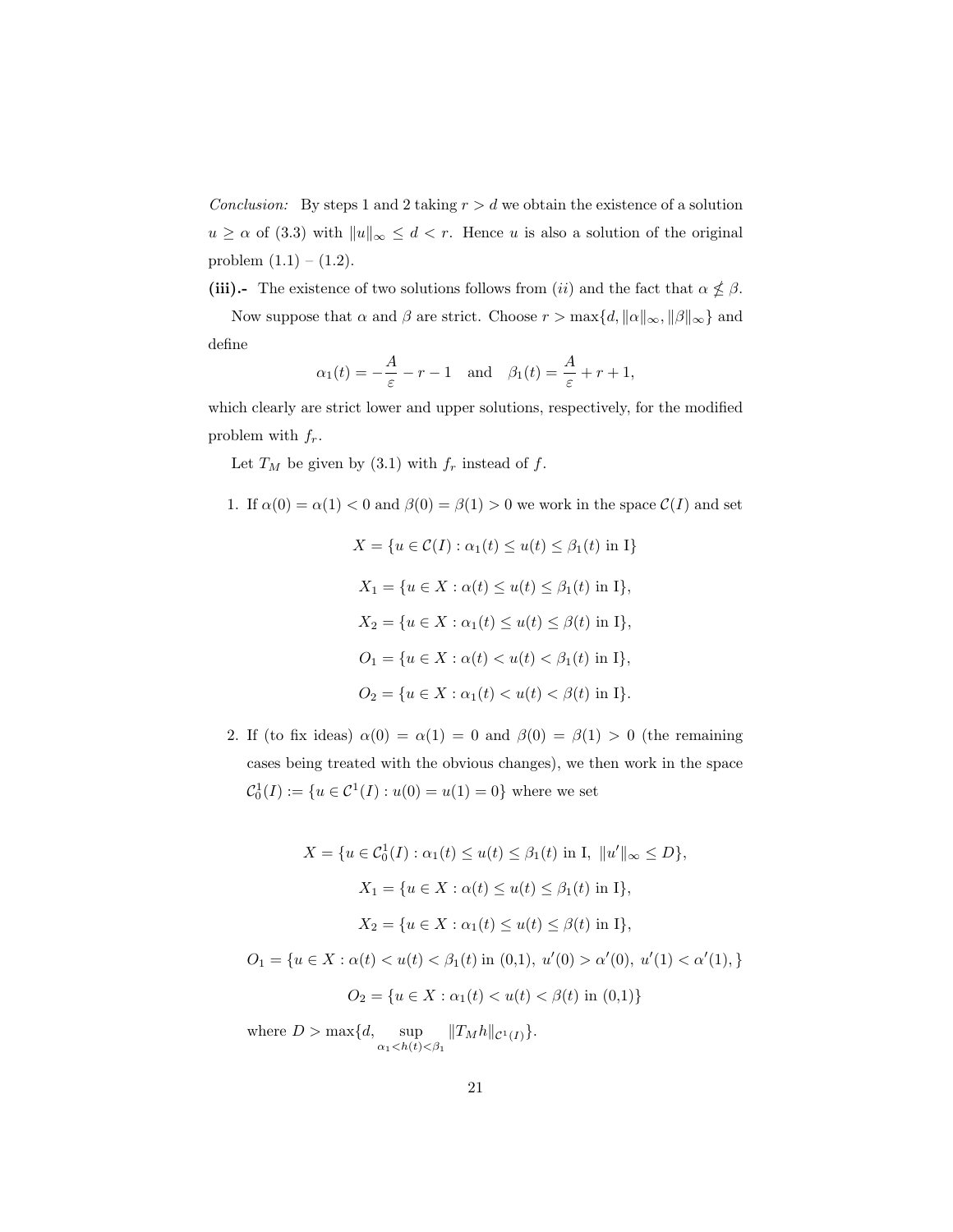In any case  $X_i$  is a closed, bounded, convex subset of X and  $O_i$  is an open set with  $O_i \subset X_i$ . Moreover  $T_M(X_i) \subset X_i$ ,  $i = 1, 2$ . We claim that  $T_M$  has no fixed point in  $X_i \setminus O_i$ ,  $i = 1, 2$ . Indeed, if  $u \in X_1$  is a fixed point of  $T_M$  then the function  $z = u - \alpha$  satisfies the inequality  $z^{(4)} + Mz \geq 0$  in I and moreover  $z(0) = z(1) = z''(0) = z''(1) = 0$ . Then by Proposition 2.1, (i) and remark 2.1 we obtain that in any case  $u \in O_1$ . The same is true for  $X_2$  and  $O_2$ . Therefore Theorem 1.1 implies the existence of three solutions with the desired properties.  $\Box$ 

REMARK 3.2 We can state a similar theorem if we suppose that for some  $\pi^4$  <  $M \leq \frac{c_0}{4}$ 

$$
f(t,x)-f(t,y)\geq M(x-y)\quad \textit{for all }t\in I\,\textit{ and }x\leq y,
$$

the lower and the upper solutions satisfy

$$
\alpha(0) = \alpha(1) = 0 \quad and \quad \beta(0) = \beta(1) = 0
$$

and moreover in the case (iii) we have  $\beta \nleq \alpha$ . The conclusions are similar by reversing the inequalities.

EXAMPLE 3.1 Consider the function  $f: I \times \mathbb{R} \to \mathbb{R}$  defined by

$$
f(t, u) = (16\pi^4 + 2\sin(2\pi t))\delta(u) + 2\cos^2(2\pi t) - 2 + g(u),
$$

where  $\delta : \mathbb{R} \to \mathbb{R}$  is given by

$$
\delta(u) = \begin{cases}\n-1, & \text{if } u < -1, \\
u, & \text{if } |u| \le 1, \\
1, & \text{if } u > 1,\n\end{cases}
$$

and  $g : \mathbb{R} \to \mathbb{R}$  satisfies that  $g(0) = 0, 0 < g(u) < 1$  for all  $u \neq 0$  and for some  $M \in [0, 4\pi^4]$  the function  $g(u) + Mu$  is increasing in u.

It is easy to check that  $\alpha(t) = \sin(2\pi t)$  and  $\beta(t) = 0$  for all  $t \in I$  are strict lower and upper solutions, respectively, and  $\alpha \nleq \beta$ . Moreover f satisfies the conditions of Theorem 3.2, (iii) and therefore it follows the existence of at least three solutions for problem  $(1.1) - (1.2)$ .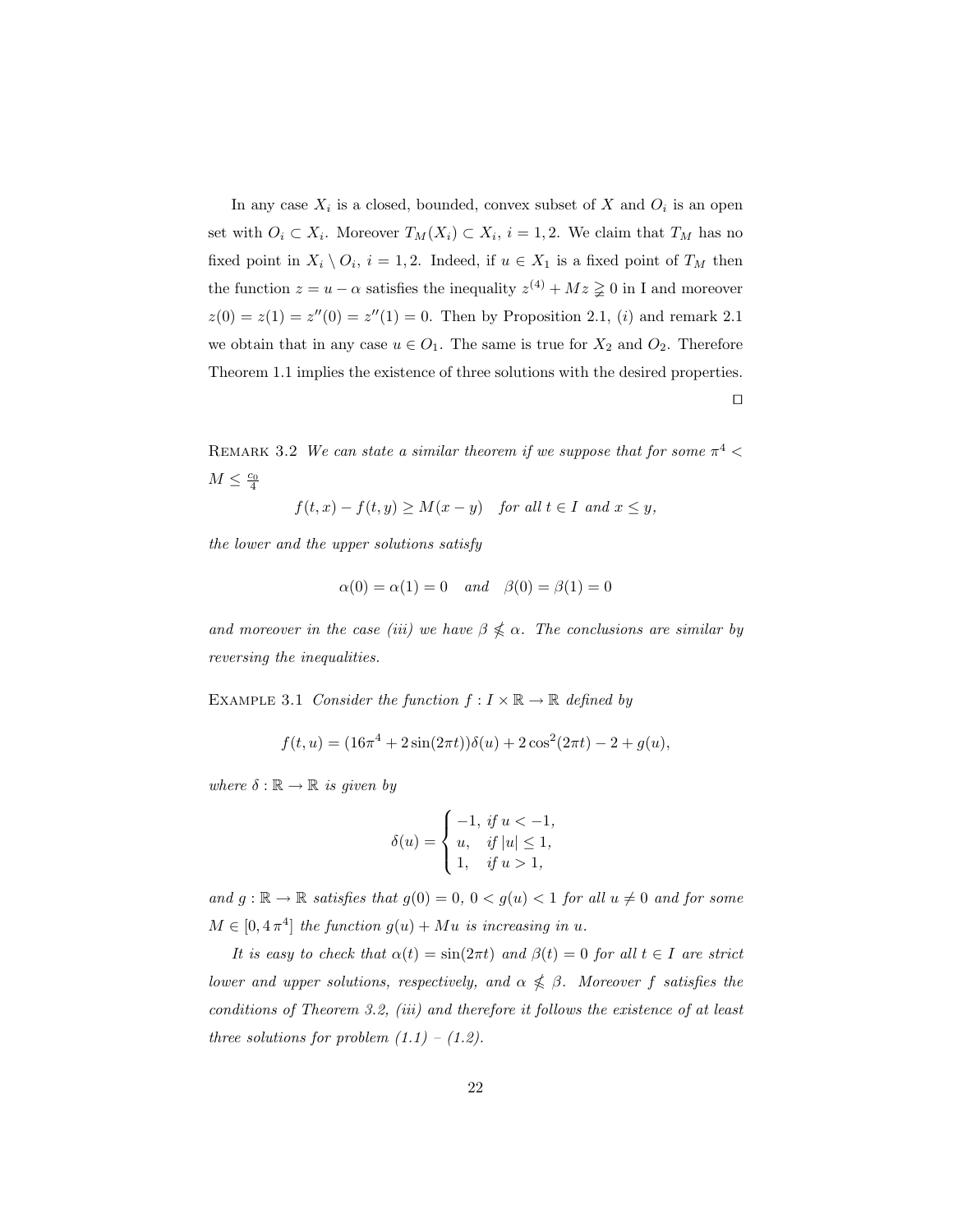#### References

- [1] Amann, H., On the number of solutions of nonlinear equations in ordered Banach spaces, J. Functional Analysis, 11, 346–384, (1972).
- [2] Brezis, H., Analyse fonctionnelle, Masson, Paris, 1983.
- [3] Cabada, A., The method of lower and upper solutions for third-order periodic boundary value problems, J. Math. Anal. Appl., 195, no. 2, 568– 589, (1995).
- [4] Cabada, A. and Lois, S., Maximum principles for fourth and sixth order periodic boundary value problems, Nonlinear Anal., 29, no. 10, 1161– 1171, (1997).
- [5] Chow, S. N., Dunninger, D. R. and Lasota, A., A maximum principle for fourth order ordinary differential equations, J. Differential Equations, 14, 101–105, (1973).
- [6] De Coster, C. and Habets, P., The lower and upper solutions method for boundary value problems, in "Handbook of Differential Equations - Ordinary Differential Equations". Editors A. Cañada, P. Drábek and A. Fonda, (2004).
- [7] De Coster, C. and Henrard, M., Existence and localization of solution for second order elliptic BVP in presence of lower and upper solutions without any order, *J. Differential Equations*, **145**, no. 2, 420–452, (1998).
- [8] De Coster, C. and Omari, P., Unstable periodic solutions of a parabolic problem in the presence of non-well-ordered lower and upper solutions, J. Funct. Anal., 175, no. 1, 52–88, (2000).
- [9] De Coster, C. and Tarallo, M., Foliations, associated reductions and lower and upper solutions, Calc. Var. Partial Differential Equations , 15, 25-44, (2002).